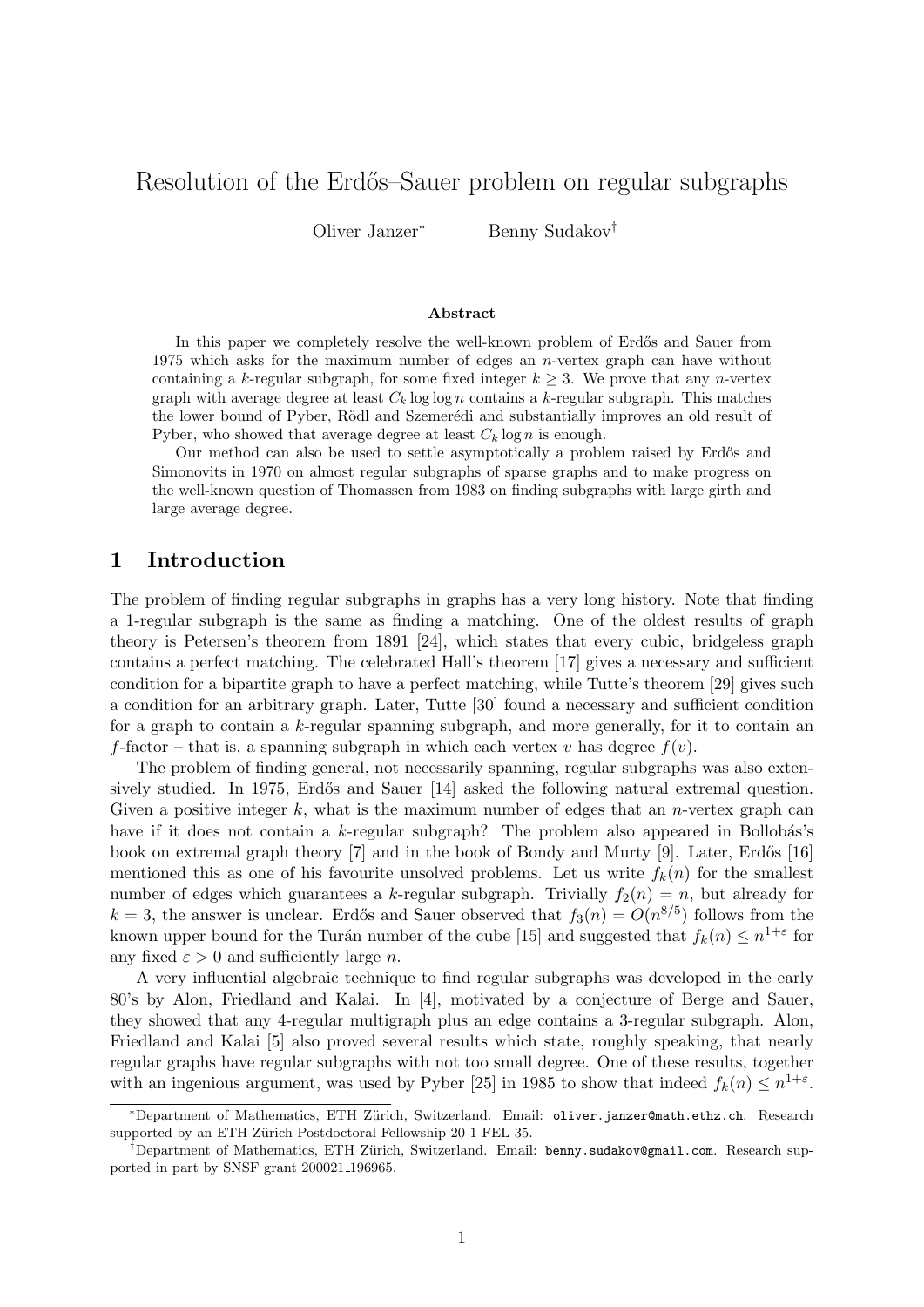More precisely, Pyber proved that any *n*-vertex graph with average degree at least  $C_k \log n$ contains a k-regular subgraph (here and in the rest of the paper logarithms are to the base two).

At this point, the best lower bound was due to Chvátal [\[14\]](#page-12-1), who had shown that  $f_3(2n+3)$  $6n$ . This was greatly improved by Pyber, Rödl and Szemerédi [\[26\]](#page-13-4), who found a remarkable construction of graphs with a superlinear number of edges that do not contain k-regular subgraphs.

<span id="page-1-1"></span>**Theorem 1.1** (Pyber–Rödl–Szemerédi [\[26\]](#page-13-4)). There is some  $c > 0$  such that for every n there exists an n-vertex graph with at least cn log log n edges which does not contain a k-regular subgraph for any  $k \geq 3$ .

Furthermore, Pyber, Rödl and Szemerédi generalized Pyber's result to show that for any positive integer k, there is a constant  $C = C(k)$  such that any graph with maximum degree  $\Delta$  and average degree at least  $C \log \Delta$  contains a k-regular subgraph.

Despite substantial interest from many researchers, the above bounds have not been improved in the last 30 years. At the same time, several variants of the original problem have been considered. Bollobás, Kim and Verstraëte [\[8\]](#page-12-8) studied the threshold for a random graph to have a k-regular subgraph. Rödl and Wysocka [\[27\]](#page-13-5) investigated the largest r for which every n-vertex graph with at least  $\gamma n^2$  edges has an r-regular subgraph. Many papers have been written on the existence of regular subgraphs in hypergraphs; see, e.g., [\[23,](#page-13-6) [11,](#page-12-9) [20,](#page-12-10) [19,](#page-12-11) [18\]](#page-12-12).

In this paper we prove the following result, which completely resolves the problem of Erdős and Sauer.

<span id="page-1-0"></span>**Theorem 1.2.** For any positive integer k, there is a constant  $C = C(k)$  such that any graph with maximum degree  $\Delta$  and average degree at least C log log  $\Delta$  contains a k-regular subgraph. In particular, any n-vertex graph with average degree at least  $C \log \log n$  contains such a subgraph.

Our results also make progress on two other old and well-known problems. The first one, due to Erdős and Simonovits from 1970 [\[15\]](#page-12-5), concerns the question of how dense an almost-regular subgraph there must exist in a graph with n vertices and  $n \log n$  edges. An almost-regular graph here is one in which the maximum degree and the minimum degree differ by at most a constant factor. Our results resolve this question asymptotically, showing that one can find an almostregular subgraph with  $m = \omega(1)$  vertices and at least  $m(\log m)^{1/2-o(1)}$  edges, which is tight by a result of Alon [\[1\]](#page-11-0). Since the full discussion of this topic takes considerable space, we postpone it to the concluding remarks (Section [6\)](#page-10-0).

Finally, let us discuss the other application of our main result. In 1983, Thomassen [\[28\]](#page-13-7) conjectured that for every  $t, q \in \mathbb{N}$ , there exists some d such that any graph with average degree at least  $d$  contains a subgraph with average degree at least  $t$  and girth at least  $g$ . Kühn and Osthus [\[21\]](#page-12-13) proved this for  $g \leq 6$  (see also [\[22\]](#page-13-8) for an improved bound on d), but the general case is wide open. It is easy to see that for every  $t, g \in \mathbb{N}$ , if d is sufficiently large, then any d-regular graph has a subgraph with average degree at least t and girth at least  $q$ . Hence, our Theorem [1.2](#page-1-0) implies that any graph G with average degree at least  $C(t, g)$  log log  $\Delta(G)$  contains a subgraph with average degree at least  $t$  and girth at least  $q$ . This improves the best bound towards Thomassen's conjecture, due to Dellamonica and Rödl [\[12\]](#page-12-14), which states that any graph G with average degree at least  $\alpha(t,g)$ (log log  $\Delta(G)$ )<sup> $\beta(t,g)$ </sup> contains a subgraph with average degree at least  $t$  and girth at least  $q$ .

The rest of the paper is organized as follows. In the next section, we give a sketch of the proof of Theorem [1.2.](#page-1-0) In Section [3,](#page-3-0) we prove some simple preliminary lemmas. The key lemma is proved in Section [4.](#page-5-0) The proof of Theorem [1.2](#page-1-0) is then completed in Section [5.](#page-8-0) We give some concluding remarks about large almost-regular subgraphs in Section [6.](#page-10-0)

**Notation.** For a graph G and a vertex  $u \in V(G)$ ,  $N_G(u)$  denotes the neighbourhood of u in G and we write  $d_G(u)$  for the degree of u. Given vertices u and u',  $d_G(u, u')$  stands for the number of common neighbours of u and u' in G. We write  $\Delta(G)$  for the maximum degree of G.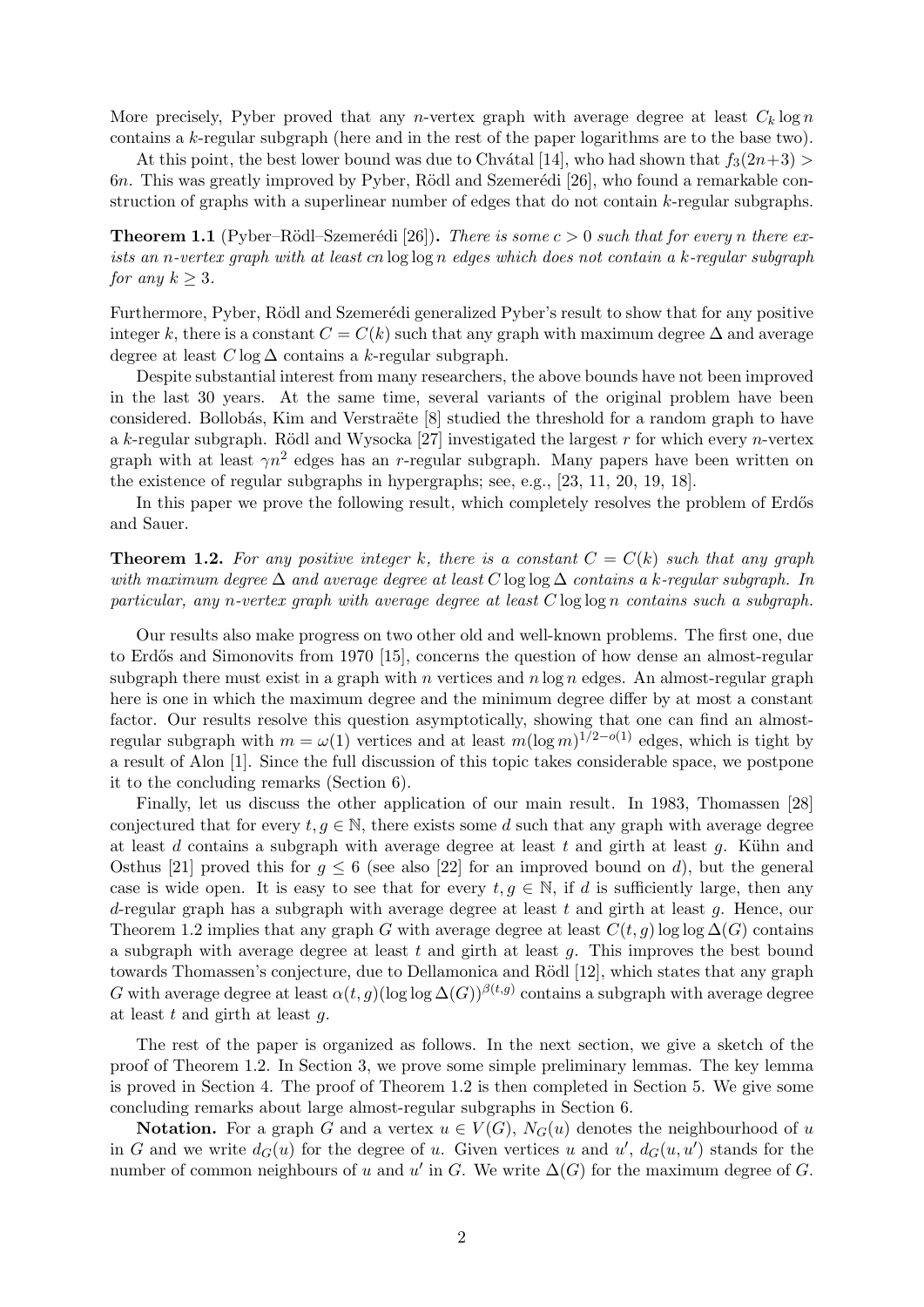### 2 An overview of the proof

Although our proof is short, we think that it may be useful to give a sketch of the main ideas. We start by briefly discussing the lower bound construction of Pyber, Rödl and Szemerédi since it partly motivates our argument. Their (random) graph can be described roughly as follows. The vertex set is  $A \cup B$ , where  $|B| = n$ , A is the disjoint union of sets  $A(j)$  for 1  $\frac{1}{4} \log \log n \leq j \leq \frac{1}{2}$  $\frac{1}{2} \log \log n$  with  $|A(j)| = n/2^{2^j}$ , and for each j and  $v \in B$ , v has a unique neighbour in  $A(j)$ , chosen uniformly at random. Note that a typical vertex in  $A(j)$  has degree about  $2^{2^j}$ .

In a general bipartite graph, we obtain a similar partitioning of part A according to the degrees and show, very roughly speaking, that if there is some j such that each  $v \in B$  has at least a large constant number of neighbours in  $A(j)$  (unlike in the above construction where each  $v \in B$  has only one neighbour there), then G already has a k-regular subgraph.

More precisely, let r be a large constant (that can depend on  $k$ ) and let G be a bipartite graph with parts A and B such that for some positive integers  $s, t \geq r$ , every  $v \in B$  has degree r, the average degree of a vertex in A is at least  $2<sup>s</sup>$ , the maximum degree of a vertex in A is at most  $2^t$  and  $t \leq (1 + \frac{1}{r-1})s$ . We remark that it is possible (and not too hard) to find such a subgraph in any graph with maximum degree  $\Delta$  and average degree at least  $100r^2 \log \log \Delta$ . For the sake of simplicity, let us also assume that  $G$  is  $C_4$ -free, although this assumption can be significantly relaxed – we will briefly discuss this later. We shall now argue that  $G$  has a k-regular subgraph.

Our key lemma (stated and proved in Section [4\)](#page-5-0) provides a subgraph which, although is not necessarily regular, has much better regularity properties than G. More precisely, it asserts the existence of subsets  $A'' \subset A$ ,  $B'' \subset B$  and positive integers  $s', t' \geq r$  such that in the graph  $G[A'' \cup B'']$  all the previous conditions are satisfied (with  $A'', B'', s', t'$  in place of  $A, B, s, t$ ), and, additionally,  $t'-s' \leq \log(40(t-s)r^2)$ . Hence, as long as  $t-s > 3 \log r$ ,  $t'-s'$  is smaller than  $t-s$ . Iteratively applying this lemma, eventually we obtain subsets  $A^* \subset A$ ,  $B^* \subset B$  and positive integers  $s^*, t^* \geq r$  such that in the graph  $G[A^* \cup B^*]$ , every  $v \in B^*$  has degree r, the average degree of a vertex in  $A^*$  is at least  $2^{s^*}$ , the maximum degree of a vertex in  $A^*$  is at most  $2^{t^*}$ and  $t^* - s^* \leq 3 \log r$ . The last property means that the maximum degree is at most  $2^{3 \log r}$  times the average degree in  $A^*$ . Taking a random subset  $\hat{B} \subset B^*$  of size  $|A^*|$  and deleting the vertices in  $G[A^* \cup \hat{B}]$  whose degree is much larger than expected, we obtain a subgraph with average degree about r and maximum degree at most about  $r2^{3\log r} = r^4$ . We can then use the result of Pyber, Rödl and Szemerédi (see Theorem [3.8\)](#page-5-1) to find a  $k$ -regular subgraph in this graph.

We shall now sketch the proof of our key lemma. Let  $A_{s+1} = \{u \in A : d_G(u) \leq 2^{s+1}\}\$ and for each  $s + 2 \leq i \leq t$ , let  $A_i = \{u \in A : 2^{i-1} < d_G(u) \leq 2^i\}$ . Observe that the sets  $A_{s+1}, \ldots, A_t$  partition A. For each  $u \in A$ , let  $\alpha(u)$  be the unique i with  $u \in A_i$ . For  $v \in B$ , let  $\beta(v) = \sum_{u \in N_G(v)} \alpha(u)$ . Note that for every  $v \in B$ , we have  $(s+1)r \leq \beta(v) \leq tr$ , so there are at most  $(t - s)r$  possible values for  $\beta(v)$ . Hence, by the pigeon hole principle, there are some  $\gamma \ge (s+1)r$  and a subset  $\tilde{B} \subset B$  of size at least  $\frac{|B|}{(t-s)r}$  such that  $\beta(v) = \gamma$  for all  $v \in \tilde{B}$ .

Let A' be a random subset of A where each  $u \in A$  is kept independently with probability  $2^{\alpha(u)-t}$ . Let  $B' = \{v \in \tilde{B} : N_G(v) \subset A'\}$ . Let us see why we expect  $G[A' \cup B']$  to be nearly biregular. Firstly, every  $v \in B'$  has degree precisely r in  $G[A' \cup B']$ . Now let  $u \in A$ . We claim that, conditional on  $u \in A'$ ,  $|N_G(u) \cap B'|$  is distributed as a binomial random variable  $\text{Bin}(|N_G(u) \cap \tilde{B}|, 2^{\gamma - \alpha(u) - (r-1)t})$ . Indeed, conditional on  $u \in A'$ , each  $v \in N_G(u) \cap \tilde{B}$  belongs to B' with probability  $\prod_{w \in N_G(v) \setminus \{u\}} 2^{\alpha(w)-t} = 2^{\beta(v)-\alpha(u)-(r-1)t} = 2^{\gamma-\alpha(u)-(r-1)t}$  and these events are independent for all v since  $N_G(v) \setminus \{u\}$  are pairwise disjoint as G is C<sub>4</sub>-free. Thus, if  $u \in A'$ , then the degree of u in  $G[A' \cup B']$  is concentrated around  $|N_G(u) \cap \tilde{B}|2^{\gamma-\alpha(u)-(r-1)t}$ . Since  $|N_G(u) \cap \tilde{B}| \leq d_G(u) \leq 2^{\alpha(u)}$ , we see that it is very unlikely that the degree of u in  $G[A' \cup B']$  is much larger than  $2^{\gamma-(r-1)t}$ . On the other hand,  $\tilde{B}$  has size similar to B, so on average  $|N_G(u) \cap \tilde{B}|$ is not much smaller than  $d_G(u)$ , which is in turn at least  $2^{\alpha(u)-1}$  (unless  $\alpha(u) = s + 1$ ). Hence,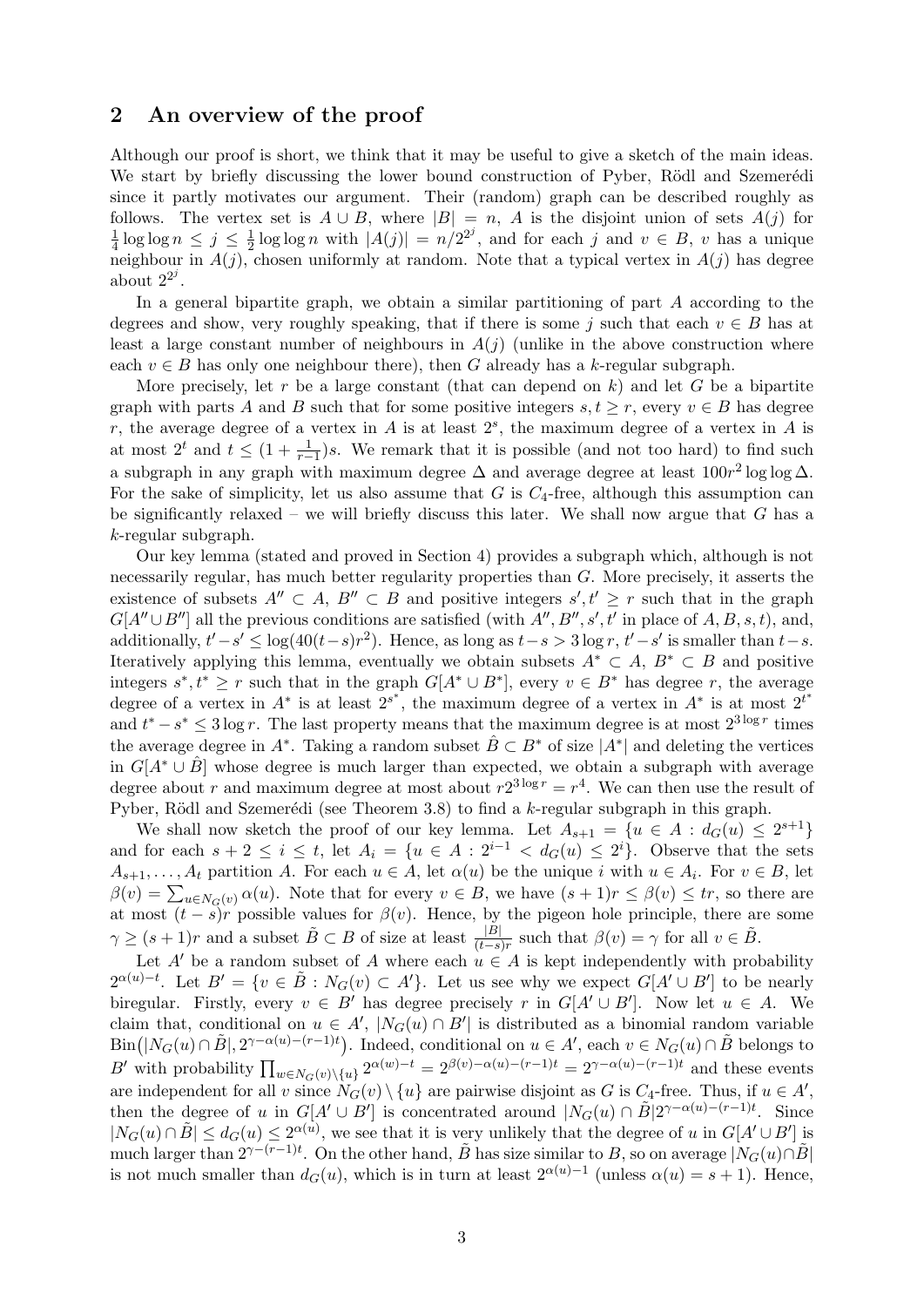it is not hard to see that the average degree in  $G[A' \cup B']$  of a vertex in  $A'$  is expected to be not much smaller than  $2^{\gamma-(r-1)t}$ . A small loss arises from the fact that  $\tilde{B}$  is potentially smaller than B by a factor of  $(t-s)r$ ; this partly explains why  $t'-s'$  can be as large as  $\log(40(t-s)r^2)$ . We remark that the condition  $t \leq (1 + \frac{1}{r-1})s$  ensures that  $\gamma - (r-1)t \geq sr - (r-1)t + r \geq r$ , so the expected average degree of the vertices in  $A'$  is not too small.

Now we take  $A''$  to be the set of those vertices in  $A'$  whose degree in  $G[A' \cup B']$  is not much larger than expected (i.e. not much larger than  $2^{\gamma-(r-1)t}$ ) and set  $B'' = \{v \in B' : N_G(v) \subset A''\}.$ By the strong concentration of the degrees,  $G[A'' \cup B'']$  has almost as many edges as  $G[A' \cup B']$ , so the average degree of a vertex in  $A''$  is not much smaller than it was in  $A'$ . Hence, the desired conditions about A'' and B'' are satisfied (for suitable  $s' \approx \gamma - (r-1)t$  and  $t' \approx \gamma - (r-1)t$ ).

We conclude this outline by remarking that a slightly different argument works even if  $G$  is not necessarily  $C_4$ -free, but the codegrees in G are not extremely large.

### <span id="page-3-0"></span>3 Preliminaries

As we have mentioned in the outline of the proof, one of the conditions in our key lemma is that no two vertices in the graph have very large codegree. We prove that with the loss of a constant factor in the number of edges, we can pass to a subgraph satisfying this property. For this, we will use that we can assume that our graphs are  $K_{k,k}$ -free (or else, they contain a k-regular subgraph).

<span id="page-3-1"></span>**Lemma 3.1.** Let k be a positive integer and let H be a  $K_{k,k}$ -free bipartite graph with parts S and T. Assume that  $d_H(u) \geq k|T|^{1-1/k}$  holds for every  $u \in S$ . Then  $e(H) \leq k|T|$ .

**Proof.** Suppose that  $e(H) > k|T|$ . Then, by Jensen's inequality (where for  $x < i$  we define  $\binom{x}{i}$  $\binom{x}{i} = 0,$ 

$$
\sum_{v \in T} \binom{d_H(v)}{k} \ge |T| \binom{e(H)/|T|}{k} \ge |T| \left(\frac{e(H)}{k|T|}\right)^k.
$$

By the degree condition we have  $e(H) \geq k|S||T|^{1-1/k}$ . Then  $\frac{e(H)}{k|T|} \geq |S||T|^{-1/k}$  and therefore,  $\sum_{v \in T} {d_H(v) \choose k} \ge |S|^k \ge k {|S| \choose k}$  $\binom{S}{k}$ . This implies that there is some  $R \subset S$  of size k whose common neighbourhood in T has size at least k. Then H contains  $K_{k,k}$ , which is a contradiction.  $\Box$ 

The proof of the next lemma is somewhat similar to that of Lemma 2.3 from [\[22\]](#page-13-8).

<span id="page-3-2"></span>**Lemma 3.2.** Let k be a positive integer. Let G be a  $K_{k,k}$ -free bipartite graph with parts A and B and assume that  $d_G(u) \leq m$  holds for all  $u \in A$ . Then G has a spanning subgraph G' such that  $e(G') \geq e(G)/(k+1)$  and  $d_{G'}(u, u') \leq km^{1-1/k}$  for any two distinct  $u, u' \in A$ .

**Proof.** Let  $A = \{u_1, u_2, \ldots, u_n\}$  and let  $G_0 = G$ . Let us define spanning subgraphs  $G_1, \ldots, G_n$ of G recursively as follows. Having defined  $G_{i-1}$  for some  $1 \leq i \leq n$ , let  $T = N_{G_{i-1}}(u_i)$ , let  $S = \{u_j : j > i \text{ and } d_{G_{i-1}}(u_i, u_j) > km^{1-1/k}\}\$ and let  $H = G_{i-1}[S \cup T]$ . Since H is a subgraph of G, it is  $K_{k,k}$ -free. Moreover, for any  $u_j \in S$ ,  $d_H(u_j) = d_{G_{i-1}}(u_i, u_j) > km^{1-1/k} \geq k|T|^{1-1/k}$ . Hence, by Lemma [3.1,](#page-3-1)  $e(H) \leq k|T|$ . Let  $G_i$  be the subgraph of  $G_{i-1}$  obtained by deleting the edges in *H*. Then  $e(G_{i-1}) - e(G_i) = e(H) \leq k d_{G_{i-1}}(u_i)$ .

Observe that for any  $i < j$ , we have  $d_{G_n}(u_i, u_j) \leq k m^{1-1/k}$ . Moreover, note that for any  $1 \leq i \leq n$ ,  $d_{G_n}(u_i) = d_{G_{i-1}}(u_i)$ , so

$$
e(G_n) = \sum_{i=1}^n d_{G_n}(u_i) = \sum_{i=1}^n d_{G_{i-1}}(u_i) \ge \sum_{i=1}^n (e(G_{i-1}) - e(G_i))/k = (e(G_0) - e(G_n))/k.
$$

Thus,  $e(G_n) \geq e(G_0)/(k+1) = e(G)/(k+1)$ , which means that  $G' = G_n$  satisfies the conditions described in the lemma.  $\Box$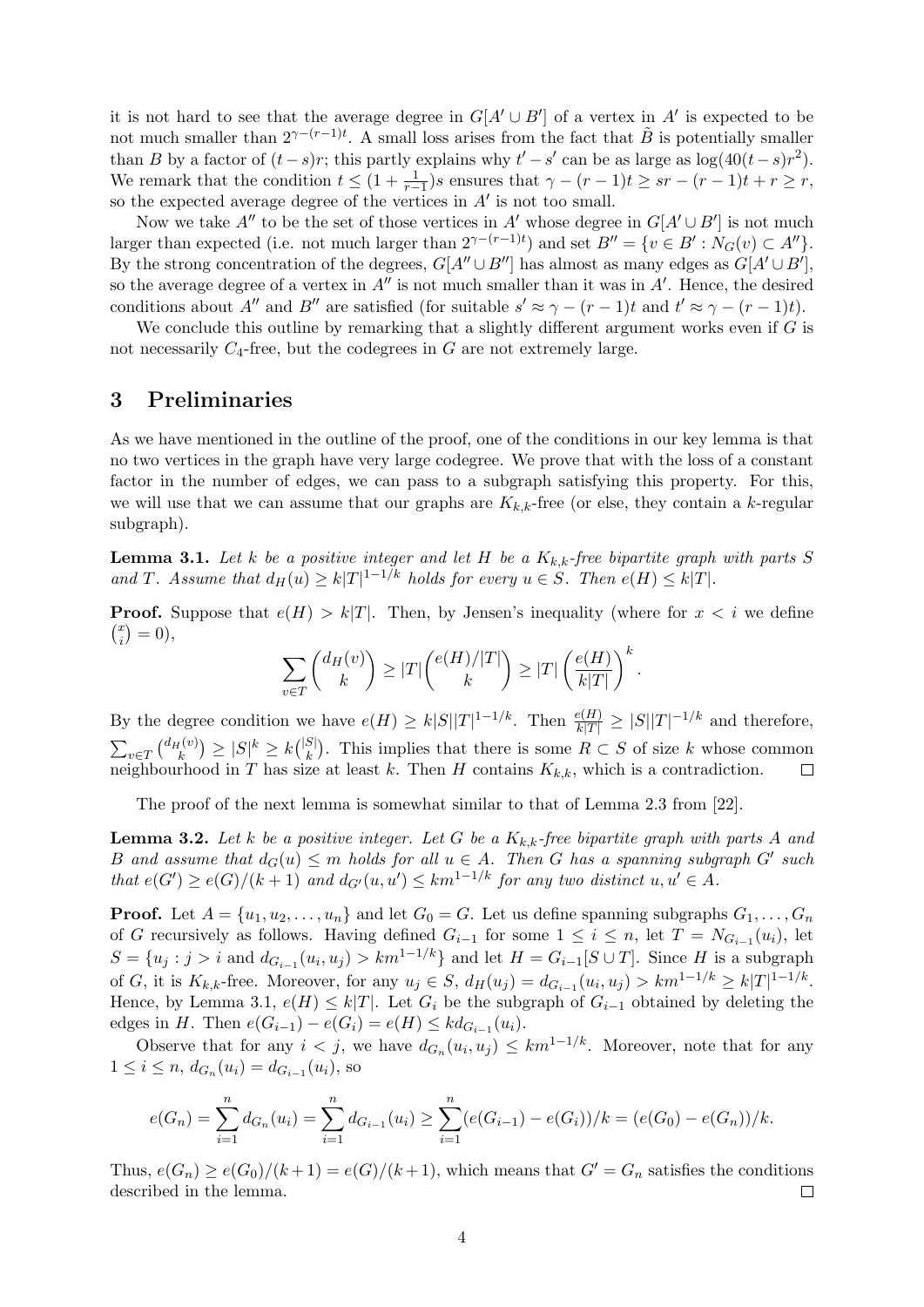We now define two notions of "near-regularity" that will be used in our proofs.

**Definition 3.3.** A graph G is called K-almost-regular if the maximum degree of G is at most K times the minimum degree of G.

<span id="page-4-0"></span>**Definition 3.4.** We say that a bipartite graph G is  $(L, d)$ -almost-biregular if the following hold. G has parts A and B, where  $d_G(v) = d$  for every  $v \in B$ , and, writing  $D = e(G)/|A|$ , we have  $D \geq d$  (equivalently  $|A| \leq |B|$ ) and  $d_G(u) \leq LD$  for every  $u \in A$ .

Our key lemma will provide an  $(L, d)$ -almost-biregular subgraph where L is fairly small. The next lemma allows us to find a large almost-regular subgraph in it.

<span id="page-4-1"></span>**Lemma 3.5.** Let G be an  $(L, \delta)$ -almost-biregular graph for some  $L \geq \delta \geq 2$ . Then G has a  $64\text{-}almost-regular subgraph with average degree at least  $\frac{\delta}{16\log L}$ .$ 

The proof of this lemma uses the following result, which is a slight variant of Lemma 2.7 from [\[26\]](#page-13-4). It states that as long as  $L$  is subexponential in the average degree, we can pass to a subgraph with large average degree and constant L.

<span id="page-4-2"></span>**Lemma 3.6.** Let G be an  $(L, \delta)$ -almost-biregular graph. Suppose that  $L\delta \leq 2^{\lfloor \delta/(d-1) \rfloor}$  and  $d \leq \delta$ . Then G has a  $(4, d)$ -almost-biregular subgraph.

Since the proof of this result is almost identical to that of Lemma 2.7 from [\[26\]](#page-13-4), it is omitted here.

The next simple lemma shows that in an almost-biregular graph we can find an almostregular subgraph with similar average degree.

<span id="page-4-3"></span>**Lemma 3.7.** Let  $L, d \geq 1$  and let G be an  $(L, d)$ -almost-biregular graph. Then G has a nonempty subgraph  $G'$  with average degree at least  $d/2$  and maximum degree at most  $4Ld$ .

**Proof.** Choose  $A$ ,  $B$  and  $D$  according to Definition [3.4.](#page-4-0) Define  $B'$  to be a random subset of  $B$ where each  $v \in B$  is kept independently with probability  $\frac{d}{D}$ . Let G' be the subgraph of  $G[A \cup B']$ obtained by deleting all edges uv with  $|N_G(u) \cap B'| \geq 4Ld$ . Clearly,  $\Delta(G') \leq \max(4Ld, d) = 4Ld$ .

Let  $X = e(G[A \cup B'])$  and let Y be the number of edges  $uv \in E(G[A \cup B'])$  with  $|N_G(u) \cap B'| \ge$ 4Ld. Now

$$
\mathbb{E}[X] = \sum_{uv \in E(G)} \mathbb{P}(v \in B') = e(G)\frac{d}{D}
$$

and

$$
\mathbb{E}[Y] = \sum_{uv \in E(G)} \mathbb{P}(v \in B' \text{ and } |N_G(u) \cap B'| \ge 4Ld)
$$
  
= 
$$
\sum_{uv \in E(G)} \mathbb{P}(v \in B') \mathbb{P}(|N_G(u) \cap B'| \ge 4Ld \mid v \in B').
$$

For any  $uv \in E(G)$ , we have

$$
\mathbb{E}[|N_G(u) \cap B'| \mid v \in B'] = 1 + (d_G(u) - 1)\frac{d}{D} \le 1 + LD\frac{d}{D} = 1 + Ld \le 2Ld,
$$

so it follows by Markov's inequality that

$$
\mathbb{P}\left(|N_G(u)\cap B'|\ge 4Ld\mid v\in B'\right)\le 1/2.
$$

Hence,

$$
\mathbb{E}[Y] \le \sum_{uv \in E(G)} \mathbb{P}(v \in B')/2 = e(G)\frac{d}{2D}.
$$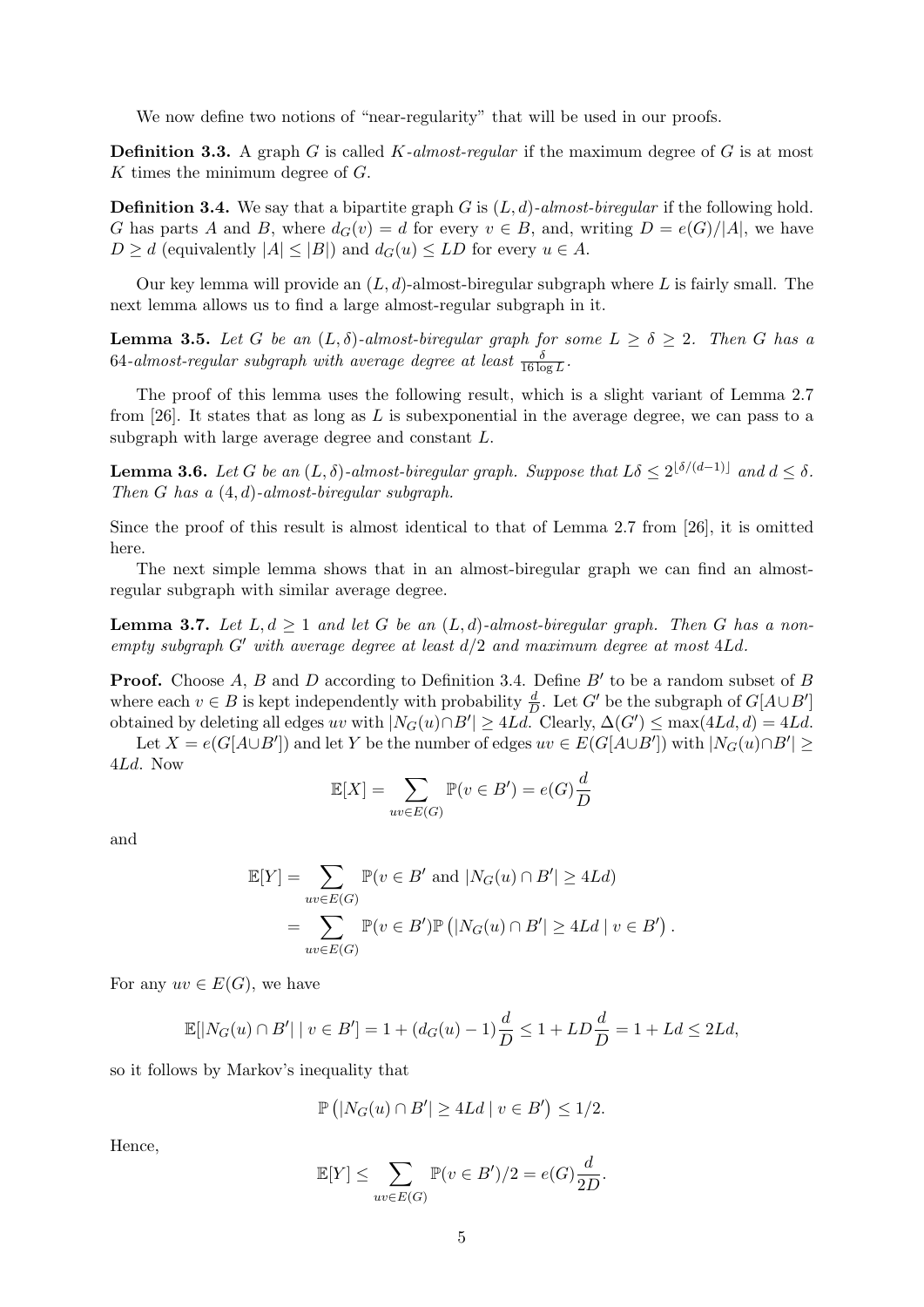Thus, using  $|A|D = |B|d = e(G)$ ,

$$
\mathbb{E}[X - Y - (|A| + |B'|)d/4] \ge e(G)\frac{d}{D} - e(G)\frac{d}{2D} - |A|d/4 - |B|\frac{d}{D}d/4
$$
  
=  $e(G)\frac{d}{D} - e(G)\frac{d}{2D} - e(G)\frac{d}{4D} - e(G)\frac{d}{4D} = 0.$ 

In particular, there is an outcome for which  $X - Y \geq (|A| + |B'|)d/4$ . Since  $e(G') = X - Y$ , this means that  $G'$  has average degree at least  $d/2$ .  $\Box$ 

Lemma [3.5](#page-4-1) can now be proven using the last two lemmas.

**Proof of Lemma [3.5.](#page-4-1)** Let  $d = \lceil \frac{\delta}{4 \log n} \rceil$  $\frac{\delta}{4 \log L}$ . Now  $\delta/(d-1) \geq 4 \log L$ , so  $\lfloor \delta/(d-1) \rfloor \geq 2 \log L$ . Hence,  $2^{\lfloor \delta/(d-1)\rfloor} \geq L^2 \geq L\delta$ . By Lemma [3.6,](#page-4-2) G has a  $(4,d)$ -almost-biregular subgraph G'. By Lemma [3.7,](#page-4-3)  $G'$  has a subgraph with average degree at least  $d/2$  and maximum degree at most 16d. Repeatedly discarding vertices of degree less than  $d/4$ , we end up with a non-empty subgraph  $G''$  with minimum degree at least  $d/4$  and maximum degree at most 16d. Clearly,  $G''$ is 64-almost-regular. Moreover, the average degree of  $G''$  is at least  $d/4 \geq \frac{\delta}{16 \log n}$  $\frac{\delta}{16 \log L}$ .  $\Box$ 

In order to find a  $k$ -regular subgraph in an almost-regular graph with sufficiently large average degree, one can use the result of Pyber, Rödl and Szemerédi.

<span id="page-5-1"></span>**Theorem 3.8** (Pyber–Rödl–Szemerédi [\[26\]](#page-13-4)). For any positive integer k, there is a constant  $C = C(k)$  such that any graph with maximum degree  $\Delta$  and average degree at least  $C \log \Delta$ contains a k-regular subgraph.

#### <span id="page-5-0"></span>4 The key lemma

In this section, we prove the following lemma, which is the main ingredient in our proof. Given a bipartite graph with parts A and B in which B is regular, the maximum degree in A is at most about  $1 + \varepsilon$  power of the average degree in A and the codegrees are not extremely large, the lemma provides an induced subgraph with much better regularity properties. This condition bounding the maximum degree in terms of the average degree of A is hidden in the upper bound on the codegrees: for the codegree condition to hold, we must have  $t \leq (1 + \frac{1}{r-1})s$ .

<span id="page-5-2"></span>**Lemma 4.1.** Let r, s, t be positive integers such that  $s < t$ . Let G be a bipartite graph with parts A and B such that  $d_G(v) = r$  for every  $v \in B$ ,  $d_G(u) \leq 2^t$  for every  $u \in A$ ,  $d_G(u, u') \leq 2^{rs-(r-1)t}$ for any two distinct  $u, u' \in A$  and  $e(G) \geq 2^s |A|$ .

Then there are subsets  $A'' \subset A$  and  $B'' \subset B$  such that  $N_G(v) \subset A''$  for every  $v \in B''$  and, writing  $G' = G[A'' \cup B'']$  and  $d' = e(G')/|A''|$ , we have  $d' \geq \frac{2^{rs-(r-1)t}}{10(t-s)r}$  $\frac{r^{rs-(r-1)t}}{10(t-s)r}$  and  $d_{G'}(u) \leq 40(t-s)r^2d'$ for all  $u \in A''$ .

**Proof.** Let  $A_{s+1} = \{u \in A : d_G(u) \leq 2^{s+1}\}\$ and for each  $s+2 \leq i \leq t$ , let  $A_i = \{u \in A : 2^{i-1} <$  $d_G(u) \leq 2^i$ . Observe that the sets  $A_{s+1}, \ldots, A_t$  partition A. For each  $u \in A$ , let  $\alpha(u)$  be the unique *i* with  $u \in A_i$ . For  $v \in B$ , let

$$
\beta(v) = \sum_{u \in N_G(v)} \alpha(u).
$$

Note that for every  $v \in B$ , we have  $(s + 1)r \leq \beta(v) \leq tr$ , so there are at most  $(t - s)r$  possible values for  $\beta(v)$ . Hence, by the pigeon hole principle, there are some  $\gamma \ge (s+1)r$  and a subset  $\tilde{B} \subset B$  of size at least  $\frac{|B|}{(t-s)r}$  such that  $\beta(v) = \gamma$  for all  $v \in \tilde{B}$ .

Let A' be a random subset of A where each  $u \in A$  is kept independently with probability  $2^{\alpha(u)-t}$ . Let  $B' = \{v \in \tilde{B} : N_G(v) \subset A'\}$ . Let  $A''$  be the subset of  $A'$  consisting of those vertices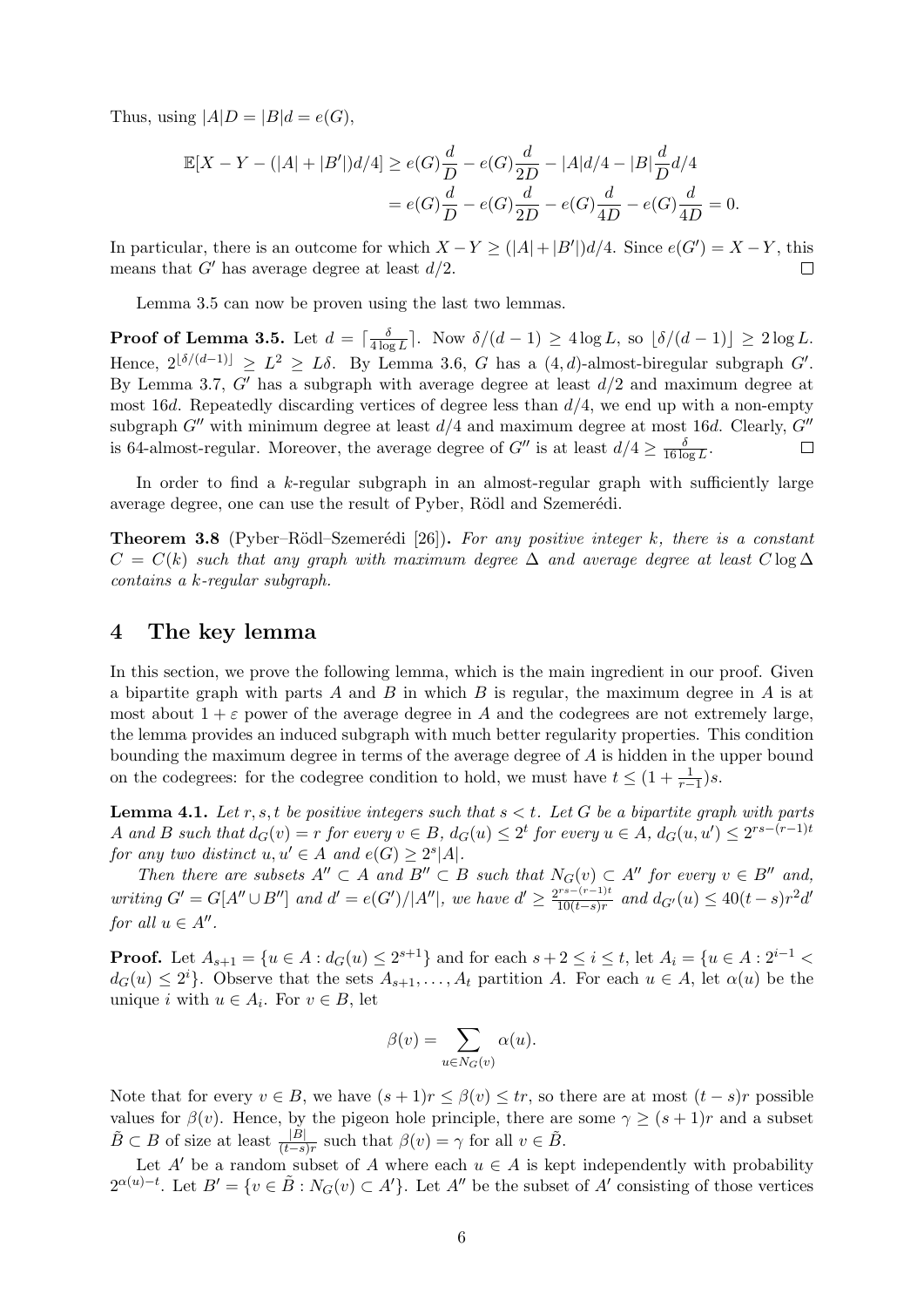u with  $|N_G(u) \cap B'| \leq 4r2^{\gamma-(r-1)t}$  and let  $B'' = \{v \in B' : N_G(v) \subset A''\}$ . Let  $G' = G[A'' \cup B'']$ . Then  $d_{G'}(u) \leq 4r2^{\gamma-(r-1)t}$  for all  $u \in A''$ .

The following claim shows that we expect  $E(G[A' \cup B']) \setminus E(G')$  to be small. *Claim.* For any  $uv \in E(G[A \cup \tilde{B}]),$ 

<span id="page-6-0"></span>
$$
\mathbb{P}(u \in A', v \in B' \text{ and } |N_G(u) \cap B'| \ge 4r2^{\gamma-(r-1)t}) \le \mathbb{P}(v \in B')/(2r).
$$

Proof of Claim. Note that

$$
\mathbb{E}[|N_G(u) \cap B'| \mid v \in B'] = \sum_{w \in N_G(u) \cap \tilde{B}} \mathbb{P}(w \in B' \mid v \in B')
$$
  
= 
$$
\sum_{\substack{w \in N_G(u) \cap \tilde{B}: \\ N_G(w) \cap N_G(v) = \{u\}}} \mathbb{P}(w \in B' \mid v \in B') + \sum_{\substack{w \in N_G(u) \cap \tilde{B}: \\ N_G(w) \cap N_G(v) \neq \{u\}}} \mathbb{P}(w \in B' \mid v \in B').
$$
 (1)

We now bound the two sums separately. If some  $w \in N_G(u) \cap \tilde{B}$  satisfies  $N_G(w) \cap N_G(v) = \{u\},\$ then

$$
\mathbb{P}(w \in B' \mid v \in B') = \mathbb{P}(w \in B' \mid u \in A') = \prod_{z \in N_G(w) \setminus \{u\}} \mathbb{P}(z \in A') = \prod_{z \in N_G(w) \setminus \{u\}} 2^{\alpha(z) - t}
$$

$$
= 2^{\sum_{z \in N_G(w) \setminus \{u\}} \alpha(z) - (r - 1)t} = 2^{\beta(w) - \alpha(u) - (r - 1)t} = 2^{\gamma - \alpha(u) - (r - 1)t}.
$$

Since  $d_G(u) \leq 2^{\alpha(u)}$ , we have that

$$
\sum_{\substack{w \in N_G(u) \cap \tilde{B}: \\ N_G(w) \cap N_G(v) = \{u\}}} \mathbb{P}(w \in B' \mid v \in B') \le d_G(u) 2^{\gamma - \alpha(u) - (r-1)t} \le 2^{\gamma - (r-1)t}.
$$

On the other hand, the number of  $w \in N_G(u) \cap \tilde{B}$  with  $N_G(w) \cap N_G(v) \neq \{u\}$  is at most  $r2^{rs-(r-1)t}$ . Indeed, v has r neighbours in G, so there are at most r ways to choose a vertex  $u' \in N_G(w) \cap N_G(v) \setminus \{u\}$ , and, by assumption, any such u' has at most  $2^{rs-(r-1)t}$  common neighbours with u. Now using  $\gamma \ge (s+1)r$ , we have  $2^{\gamma-(r-1)t} \ge 2^r 2^{rs-(r-1)t} \ge r 2^{rs-(r-1)t}$ . This implies that

$$
\sum_{\substack{w \in N_G(u) \cap \tilde{B}: \\ N_G(w) \cap N_G(v) \neq \{u\}}} \mathbb{P}(w \in B' \mid v \in B') \le r2^{rs - (r-1)t} \le 2^{\gamma - (r-1)t}.
$$

Thus, by  $(1)$ ,

$$
\mathbb{E}[|N_G(u) \cap B'| \mid v \in B'] \le 2^{\gamma - (r-1)t + 1}.
$$

This implies, by Markov's inequality, that

$$
\mathbb{P}[|N_G(u) \cap B'| \ge 4r2^{\gamma - (r-1)t} | v \in B'] \le 1/(2r).
$$

Thus,

$$
\mathbb{P}(u \in A', v \in B' \text{ and } |N_G(u) \cap B'| \ge 4r2^{\gamma - (r-1)t})
$$
  
=  $\mathbb{P}(v \in B' \text{ and } |N_G(u) \cap B'| \ge 4r2^{\gamma - (r-1)t})$   
=  $\mathbb{P}(v \in B')\mathbb{P}(|N_G(u) \cap B'| \ge 4r2^{\gamma - (r-1)t} | v \in B') \le \mathbb{P}(v \in B')/(2r),$ 

completing the proof of the claim.  $\square$ 

For any  $uv \in E(G[A \cup \tilde{B}]),$ 

<span id="page-6-1"></span>
$$
\mathbb{P}(u \in A', v \in B') = \mathbb{P}(v \in B') = \prod_{w \in N_G(v)} \mathbb{P}(w \in A') = \prod_{w \in N_G(v)} 2^{\alpha(w) - t} = 2^{\gamma - rt}.
$$
 (2)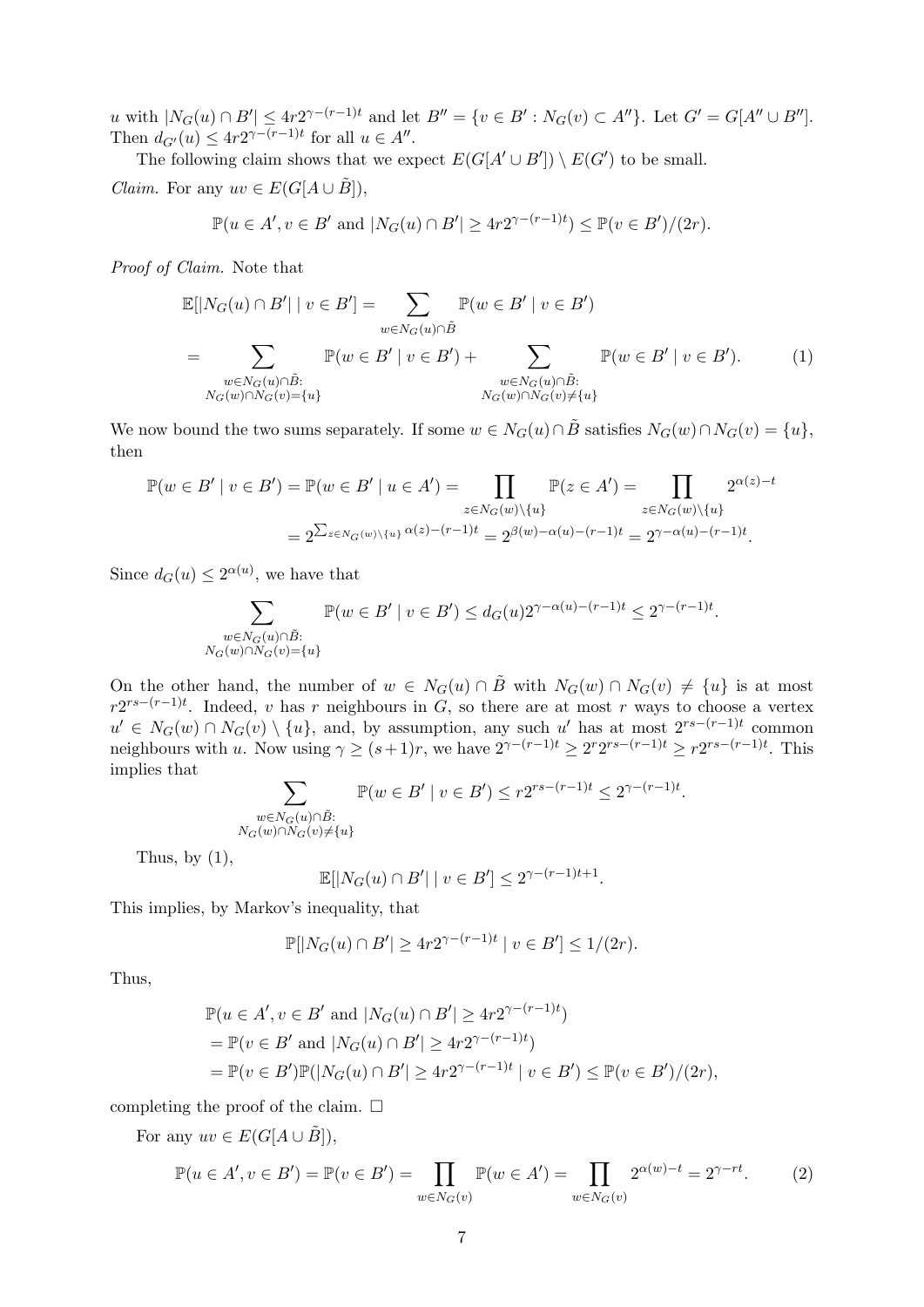Let  $X = e(G[A' \cup B'])$  and let Y be the number of edges  $uv \in E(G[A' \cup B'])$  with  $|N_G(u) \cap B'|$  $|B'| \geq 4r2^{\gamma-(r-1)t}$ . Note that  $e(G') \geq X - rY$ . Indeed,  $E(G')$  is obtained from  $E(G[A' \cup B'])$ by deleting all edges incident to vertices  $v \in B'$  which have a neighbour u with  $|N_G(u) \cap B'|$  $4r2^{\gamma-(r-1)t}$ . Clearly, there are at most Y such vertices  $v \in B'$ , so at most rY edges are deleted. By equation [\(2\)](#page-6-1) and the Claim, we have

$$
\mathbb{E}[X - rY]
$$
\n
$$
= \sum_{uv \in E(G[A \cup \tilde{B}])} \left( \mathbb{P}(u \in A', v \in B') - r\mathbb{P}(u \in A', v \in B' \text{ and } |N_G(u) \cap B'| \ge 4r2^{\gamma - (r-1)t}) \right)
$$
\n
$$
\ge \sum_{uv \in E(G[A \cup \tilde{B}])} (\mathbb{P}(v \in B') - \mathbb{P}(v \in B')/2) = e(G[A \cup \tilde{B}])2^{\gamma - rt - 1}
$$
\n
$$
= |\tilde{B}|r2^{\gamma - rt - 1} \ge \frac{|B|}{(t - s)r}r2^{\gamma - rt - 1} = \frac{e(G)}{(t - s)r}2^{\gamma - rt - 1}.
$$

Note that for every  $u \in A$ , we have  $2^{\alpha(u)} \leq 2^{s+1} + 2d_G(u)$ . Indeed, this is trivial if  $\alpha(u) = s+1$ , and else  $d_G(u) \geq 2^{\alpha(u)-1}$ . Also recall that  $e(G) \geq 2^s |A|$ . Therefore,

$$
\mathbb{E}[|A'|] = \sum_{u \in A} \mathbb{P}(u \in A') = \sum_{u \in A} 2^{\alpha(u)-t} \le 2^{-t} \sum_{u \in A} (2^{s+1} + 2d_G(u))
$$
  
=  $2^{-t}(|A|2^{s+1} + 2e(G)) \le 2^{-t}4e(G).$ 

Hence,

$$
\mathbb{E}\left[X - rY - |A'|\frac{2^{\gamma - (r-1)t}}{10(t-s)r}\right] > 0.
$$

It follows that there exists an outcome for which  $X - rY - |A'| \frac{2^{\gamma - (r-1)t}}{10(t-s)r} > 0$ . Then  $e(G') \ge$  $X - rY \geq |A'| \frac{2^{\gamma - (r-1)t}}{10(t-s)x}$  $\frac{2^{\gamma - (r-1)t}}{10(t-s)r}$ . Hence,  $d' = e(G')/|A''|$  satisfies  $d' \ge e(G')/|A'| \ge \frac{2^{\gamma - (r-1)t}}{10(t-s)r} \ge \frac{2^{rs - (r-1)t}}{10(t-s)r}$  $10(t-s)r$ and  $d_{G'}(u) \leq 4r2^{\gamma-(r-1)t} \leq 40(t-s)r^2d'$  for all  $u \in A''$ , completing the proof.

The next lemma is obtained by iterative applications of Lemma [4.1.](#page-5-2)

<span id="page-7-0"></span>**Lemma 4.2.** Let r, s, t be positive integers such that r is sufficiently large and  $s < t$ . Let G be a bipartite graph with parts A and B such that  $d_G(v) = r$  for every  $v \in B$ ,  $d_G(u) \leq 2^t$  for every  $u \in A$ ,  $d_G(u, u') \leq 2^{2rs-(2r-1)t}$  for any two distinct  $u, u' \in A$  and  $e(G) \geq 2^s |A|$ .

Then there exist positive integers  $s^* \geq 2rs - (2r - 1)t$ ,  $t^* > s^*$  and sets  $A^* \subset A$ ,  $B^* \subset B$ such that  $N_G(v) \subset A^*$  for every  $v \in B^*$ ,  $t^* - s^* \leq 5 \log r$  and, writing  $G^* = G[A^* \cup B^*]$  and  $d^* = e(G^*)/|A^*|$ , we have  $d^* \geq 2^{s^*}$  and  $d_{G^*}(u) \leq 2^{t^*}$  for all  $u \in A^*$ .

**Proof.** We prove the lemma by induction on  $t - s$  (with r fixed). If  $t - s \leq 5 \log r$ , then we can take  $s^* = s$ ,  $t^* = t$ ,  $A^* = A$  and  $B^* = B$ . Assume now that  $t - s > 5 \log r$ . Note that  $2rs - (2r - 1)t \le rs - (r - 1)t$ , so for any two distinct  $u, u' \in A$ , we have  $d_G(u, u') \le 2rs - (r - 1)t$ . By Lemma [4.1,](#page-5-2) there are subsets  $A' \subset A$  and  $B' \subset B$  such that  $N_G(v) \subset A'$  for every  $v \in B'$  and, writing  $G' = G[A' \cup B']$  and  $d' = e(G')/|A'|$ , we have  $d' \geq \frac{2^{rs-(r-1)t}}{10(t-s)r}$  $\frac{d^{rs-(r-1)t}}{10(t-s)r}$  and  $d_{G'}(u) \leq 40(t-s)r^2d'$ for all  $u \in A'$ . By the codegree condition,  $2rs-(2r-1)t \geq 0$ , so  $rs-(r-1)t \geq (t-s)r$  and hence  $d' \geq 2$ . Let  $s' = \lfloor \log d' \rfloor$  and let  $t' = \lceil \log(40(t-s)r^2d') \rceil$ . Then  $s' < t'$ ,  $d_{G'}(v) = r$  for every  $v \in B'$ ,  $d_{G'}(u) \leq 2^{t'}$  for every  $u \in A'$  and  $e(G') \geq 2^{s'}|A'|$ . Moreover, using  $t' \geq rs - (r-1)t$ ,

$$
2rs' - (2r - 1)t' = t' - 2r(t' - s') \ge t' - 2r(\log(40(t - s)r^{2}) + 2)
$$
  
\n
$$
\ge rs - (r - 1)t - 2r\log(160(t - s)r^{2})
$$
  
\n
$$
= 2rs - (2r - 1)t + r(t - s) - 2r\log(160(t - s)r^{2})
$$
  
\n
$$
\ge 2rs - (2r - 1)t,
$$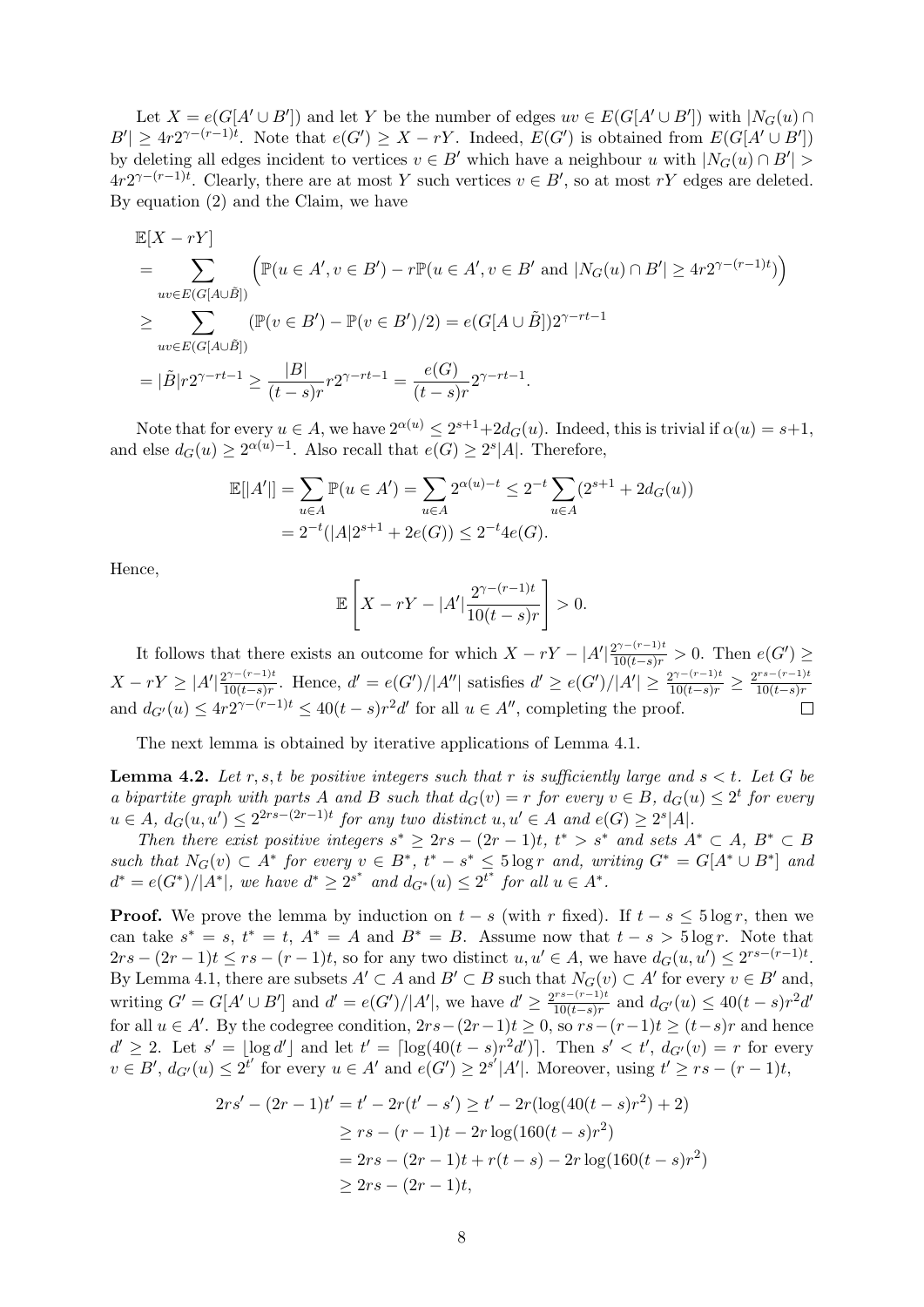where the last inequality uses that  $t - s > 5 \log r$  and that r is sufficiently large. Hence, for any distinct  $u, u' \in A'$ , we have  $d_{G'}(u, u') \leq d_G(u, u') \leq 2^{2rs-(2r-1)t} \leq 2^{2rs'-(2r-1)t'}$ . Finally,  $t'-s' \leq \log(40(t-s)r^2) + 2 < t-s.$ 

Thus, by the induction hypothesis, there exist positive integers  $s^* \geq 2rs' - (2r - 1)t'$ ,  $t^* > s^*$ and sets  $A^* \subset A'$ ,  $B^* \subset B'$  such that  $N_{G'}(v) \subset A^*$  for every  $v \in B^*$ ,  $t^* - s^* \leq 5 \log r$  and, writing  $G^* = G'[A^* \cup B^*] = G[A^* \cup B^*]$  and  $d^* = e(G^*)/|A^*|$ , we have  $d^* \geq 2^{s^*}$  and  $d_{G^*}(u) \leq 2^{t^*}$ for all  $u \in A^*$ . Since  $N_G(v) = N_{G'}(v)$  for every  $v \in B'$ , we have  $N_G(v) \subset A^*$  for every  $v \in B^*$ . As  $2rs' - (2r - 1)t' \ge 2rs - (2r - 1)t$ , it follows that  $s^* \ge 2rs - (2r - 1)t$ , so  $s^*$ ,  $t^*$ ,  $A^*$  and  $B^*$ are suitable.  $\Box$ 

# <span id="page-8-0"></span>5 Completing the proof

The next lemma is the upshot of what we have proved so far.

<span id="page-8-1"></span>**Lemma 5.1.** Let r, s, t be positive integers such that r is sufficiently large and  $s < t$ . Let G be a bipartite graph with parts A and B such that  $d_G(v) = r$  for every  $v \in B$ ,  $d_G(u) \leq 2^t$  for every  $u \in A$ ,  $d_G(u, u') \leq 2^{2rs-(2r-1)t-r}$  for any two distinct  $u, u' \in A$  and  $e(G) \geq 2^s|A|$ .

Then G contains a 64-almost-regular subgraph with average degree at least  $\frac{r}{80 \log r}$ .

**Proof.** By the assumption on the codegrees, we have  $2rs-(2r-1)t-r \geq 0$ , so  $2rs-(2r-1)t \geq$ r. Hence, by Lemma [4.2,](#page-7-0) G has a  $(2^{5 \log r}, r)$ -almost-biregular subgraph  $G^*$  (the condition  $2rs - (2r - 1)t \geq r$  ensures that  $s^* \geq r$  and so  $d^* \geq r$ ). Then, by Lemma [3.5](#page-4-1) with  $L = 2^{5 \log r}$ and  $\delta = r$ ,  $G^*$  has a 64-almost-regular subgraph with average degree at least  $\frac{r}{80 \log r}$ .  $\Box$ 

The next result is very similar to Lemma  $5.1$  – the main difference is that the codegree condition is no longer present. This can be achieved using Lemma [3.2.](#page-3-2)

<span id="page-8-2"></span>**Lemma 5.2.** Let k, r, s, t be positive integers such that r is sufficiently large,  $s < t$  and  $s \geq$  $t(1-\frac{1}{64})$  $\frac{1}{6r}$ ). Let G be a  $K_{k,k}$ -free bipartite graph with parts A and B such that  $d_G(v) = r$  for every  $v \in B$ ,  $d_G(u) \leq 2^t$  for every  $u \in A$  and  $e(G) \geq 4(k+1)^2 2^s |A|$ .

Then G contains a 64-almost-regular subgraph with average degree at least  $\frac{r}{160(k+1)\log r}$ .

**Proof.** We may assume that  $r \geq k \log r$ , otherwise the conclusion of the lemma is trivial. By Lemma [3.2,](#page-3-2) G has a spanning subgraph G' such that  $e(G') \ge e(G)/(k+1)$  and  $d_{G'}(u, u') \le$  $k2^{(1-1/k)t}$  for any two distinct  $u, u' \in A$ . Since  $s \leq t-1$  and  $s \geq t(1-\frac{1}{6t})$  $\frac{1}{6r}$ , we have  $t \geq 6r$ . Hence,  $2^{\frac{t}{2k}} \geq 2^{3r/k} \geq 2^{\log r} = r \geq k$ . Thus,  $k2^{(1-1/k)t} \leq 2^{(1-\frac{1}{2k})t}$ , so  $d_{G'}(u, u') \leq 2^{(1-\frac{1}{2k})t}$ for any two distinct  $u, u' \in A$ . Let  $\tilde{B}$  be the subset of B consisting of those vertices v which satisfy  $d_{G'}(v) \ge r/(2k+2)$ . Now the number of edges in G' between A and  $B \setminus \overline{B}$  is at most  $|B|r/(2k+2) = e(G)/(2k+2) \le e(G')/2$ , so there are at least  $e(G')/2$  edges between A and  $\tilde{B}$ . Let  $r' = \lceil r/(2k+2) \rceil$  and let  $G''$  be a spanning subgraph of  $G'[A \cup \tilde{B}]$  obtained by keeping precisely r' edges from each  $v \in \tilde{B}$ . Clearly,  $e(G'') \geq e(G'[A \cup \tilde{B}])/(2k+2) \geq e(G')/(4k+4) \geq$  $e(G)/(4(k+1)^2) \geq 2^s |A|$ . Note that

$$
2r's - (2r' - 1)t - r' = t - r'(2t - 2s + 1) \ge t - \frac{r}{k}(2t - 2s + 1) \ge t - \frac{3r}{k}(t - s)
$$

$$
\ge t - \frac{3r}{k} \cdot \frac{t}{6r} = (1 - \frac{1}{2k})t,
$$

so  $d_{G''}(u, u') \leq 2^{2r's-(2r'-1)t-r'}$  holds for any distinct  $u, u' \in A$ . Thus, we can apply Lemma [5.1](#page-8-1) with  $G''$  in place of G and r' in place of r to get a 64-almost-regular subgraph with average degree at least  $\frac{r'}{80 \log r}$  $\frac{r'}{80\log r'} \ge \frac{r}{160(k+1)}$  $\frac{r}{160(k+1)\log r}$ .  $\Box$ 

We are now in a position to prove our main result. In the proof and later in the paper, we omit floor and ceiling signs whenever they are not crucial.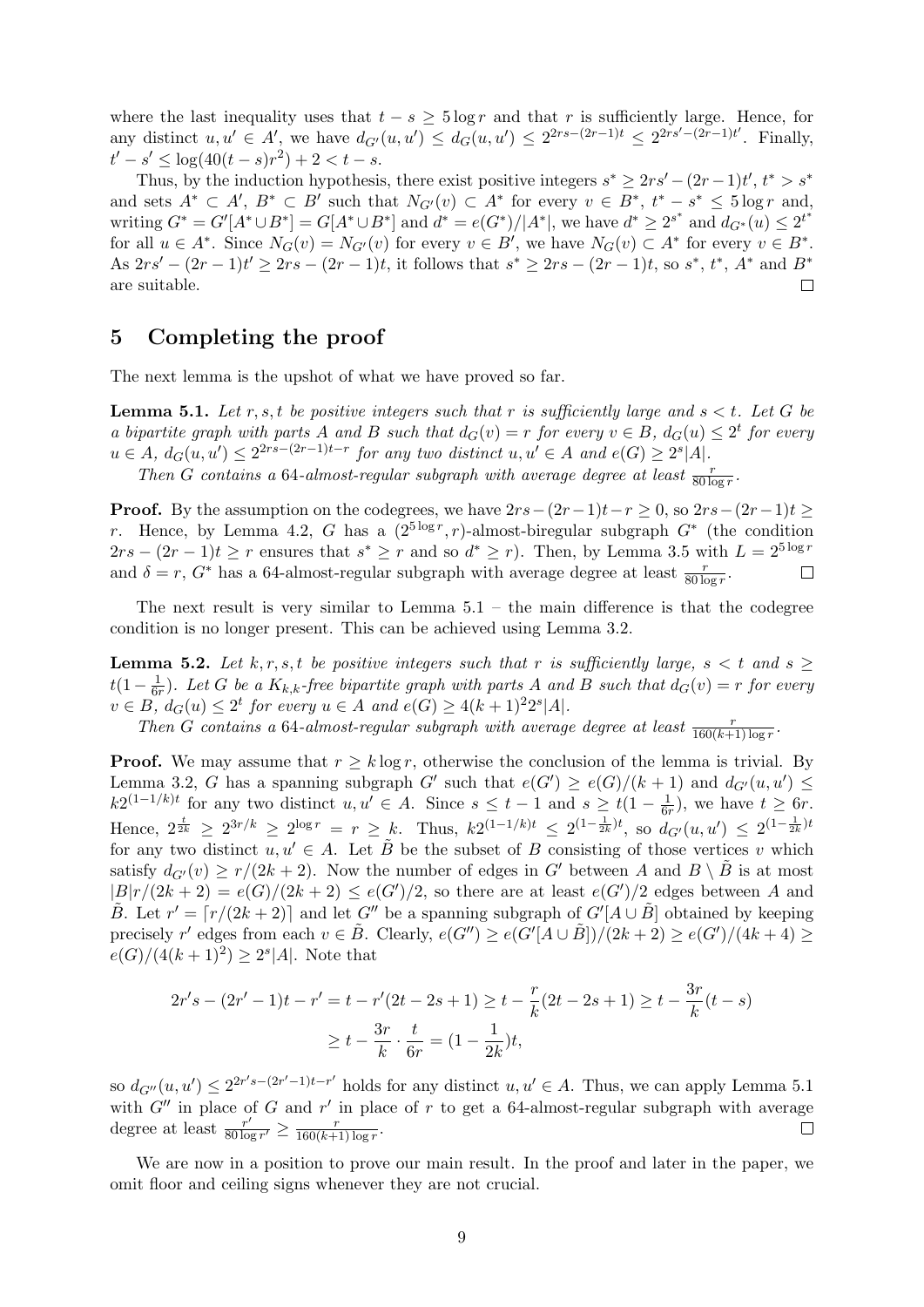<span id="page-9-0"></span>**Theorem 5.3.** Let k, r and  $\Delta$  be positive integers such that r is sufficiently large. Let G be a K<sub>k,k</sub>-free graph with maximum degree at most  $\Delta$  and average degree at least 80r<sup>2</sup> log log  $\Delta$ . Then G has a 64-almost-regular subgraph with average degree at least  $\frac{r}{160(k+1)\log r}$ .

**Proof.** Since r is sufficiently large, the degree conditions imply that  $\Delta$  is also sufficiently large. Moreover, we may assume that  $r \geq k$ , otherwise the conclusion of the lemma is trivial. Note that G has a bipartite subgraph G' with average degree at least  $40r^2 \log \log \Delta$  and G' has a non-empty subgraph G'' with minimum degree at least  $20r^2 \log \log \Delta$ . Let A and B be the parts of G'' such that  $|A| \leq |B|$ . Let H be a spanning subgraph of G'' such that  $d_H(v) = 20r^2 \log \log \Delta$ for every  $v \in B$ .

Let  $t_0 = r(\log r)(\log \log \Delta)^{1/2}$  and let  $\ell$  be the smallest non-negative integer such that  $t_0/(1-\ell)$ 1  $\frac{1}{10r})^{\ell} \ge \log \Delta$ . Note that  $(1 - \frac{1}{10})$  $\frac{1}{10r}$ <sup>10r log log  $\Delta \le \exp(-\log \log \Delta) \le 1/\log \Delta$ , so  $\ell \le 10r \log \log \Delta$ .</sup> For  $1 \leq i \leq \ell$ , let  $t_i = t_0/(1 - \frac{1}{10})$  $\frac{1}{10r}$ <sup>*i*</sup>. Clearly,  $t_{\ell} \ge \log \Delta$ .

Let  $A_0 = \{u \in A : d_H(u) \leq 2^{t_0}\}\$ and for  $1 \leq i \leq \ell$ , let  $A_i = \{u \in A : 2^{t_{i-1}} < d_H(u) \leq 2^{t_i}\}\$ . Clearly, these sets partition A. Hence, for every  $v \in B$ , either v has at least  $d_H(v)/2 =$  $10r^2$  log log  $\Delta$  neighbours (in the graph H) in  $A_0$  or  $\ell > 0$  and there is some  $1 \leq i \leq \ell$  such that v has at least  $d_H(v)/(2\ell) \geq r$  neighbours in  $A_i$ .

Therefore, at least one of the following two cases must occur.

**Case 1.** There are at least  $|B|/2$  vertices  $v \in B$  which have at least  $10r^2 \log \log \Delta$  neighbours in  $A_0$ .

**Case 2.** There exist some  $1 \leq i \leq \ell$  and at least  $|B|/(2\ell)$  vertices  $v \in B$  which have at least r neighbours in  $A_i$ .

In Case 1, let  $B' \subset B$  be a set of size at least  $|B|/2$  such that every  $v \in B'$  has at least 10r<sup>2</sup> log log ∆ neighbours in A<sub>0</sub>. For technical reasons, let us take a random subset  $A'_0 \subset A_0$ of size  $|A_0|/3$ . With positive probability, there is a set  $B'' \subset B'$  of at least  $2|B'|/3$  vertices which all have at least  $r^2 \log \log \Delta$  neighbours in  $A'_0$ . Let  $H'$  be a spanning subgraph of  $H[A'_0 \cup$ B''| obtained by keeping precisely  $r^2 \log \log \Delta$  edges from each vertex in B''. Now note that  $|A'_0| = |A_0|/3 \leq |A|/3 \leq |B|/3 \leq 2|B'|/3 \leq |B''|$ . Moreover,  $d_{H'}(u) \leq d_H(u) \leq 2^{t_0}$  for every  $u \in A'_0$ . This implies that H' is  $(L, d)$ -almost biregular for  $L = 2^{t_0} = 2^{r(\log r)(\log \log \Delta)^{1/2}}$  and  $\boldsymbol{0}$  $d = r^2 \log \log \Delta$ . Hence, by Lemma [3.5,](#page-4-1) H' has a 64-almost-regular subgraph with average degree at least  $\frac{r^2 \log \log \Delta}{16r(\log r)(\log \log \Delta)^{1/2}} \ge \frac{r}{160(k+1)}$  $\frac{r}{160(k+1)\log r}$ .

In Case 2, let us choose some  $1 \leq i \leq \ell$  and a set  $B' \subset B$  of size at least  $|B|/(2\ell)$  such that for every  $v \in B'$ , v has at least r neighbours in  $A_i$ . Let H' be a subgraph of  $H[A_i \cup B']$ obtained by keeping precisely r edges incident to each  $v \in B'$ . We will apply Lemma [5.2](#page-8-2) for this graph. Let  $t = t_i$  and let  $s = t(1 - \frac{1}{6i})$  $\frac{1}{6r}$ ). Note that for any  $u \in A_i$ ,  $d_{H'}(u) \leq d_H(u) \leq 2^t$ . Let  $C = 4(r+1)^2$ . Using that  $|B| \cdot 20r^2 \log \log \Delta = e(H) \ge |A_i| 2^{t_{i-1}}$ , we get

$$
e(H') = |B'|r \ge |B|r/(2\ell) = \frac{e(H)}{40\ell r \log \log \Delta} \ge \frac{e(H)}{400r^2(\log \log \Delta)^2} \ge \frac{C|A_i|2^{t_{i-1}}}{400Cr^2(\log \log \Delta)^2}
$$
  
=  $C|A_i|2^{t_{i-1}-\log(400Cr^2(\log \log \Delta)^2)}$ .

Note that  $t_{i-1} - \log(400Cr^2(\log \log \Delta)^2) = t(1 - \frac{1}{100})$  $\frac{1}{10r}$ ) – log(400 $Cr^2(\log \log \Delta)^2$ ) ≥  $t(1-\frac{1}{60})$  $\frac{1}{6r})=s,$ where the inequality follows from  $t/r \ge t_0/r = (\log r)(\log \log \Delta)^{1/2}$  and since  $\Delta$  is sufficiently large. Hence,  $e(H') \ge C|A_i|2^s \ge 4(k+1)^2|A_i|2^s$ .

Thus, we can apply Lemma [5.2](#page-8-2) to the graph  $H'$  and get a 64-almost-regular subgraph with average degree at least  $\frac{r}{160(k+1)\log r}$ .  $\Box$ 

Theorem [1.2](#page-1-0) now follows easily.

**Proof of Theorem [1.2.](#page-1-0)** Let r be sufficiently large in terms of k and let  $C = 80r^2$ . Let G be a graph with maximum degree  $\Delta$  and average degree at least C log log  $\Delta$ . If G contains  $K_{k,k}$  as a subgraph, then it has a  $k$ -regular subgraph. Else, by Theorem [5.3,](#page-9-0)  $G$  has a 64-almost-regular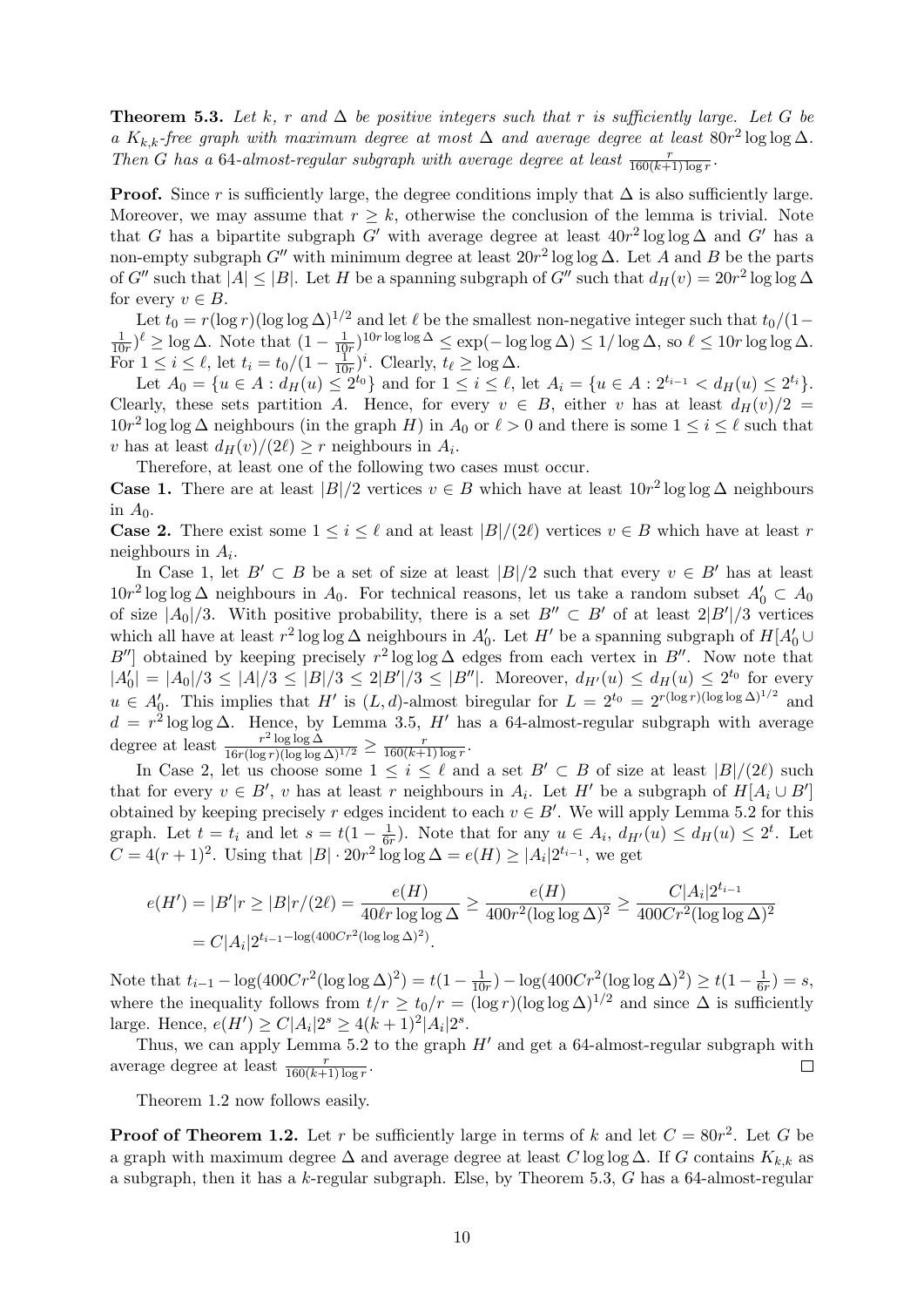subgraph G' with average degree at least  $\frac{r}{160(k+1)\log r}$ . Since r is sufficiently large in terms of k, Theorem [3.8](#page-5-1) implies that  $G'$  has a k-regular subgraph.  $\Box$ 

# <span id="page-10-0"></span>6 Concluding remarks

Motivated by the study of the Turán number of the cube, in 1970, Erdős and Simonovits [\[15\]](#page-12-5) proved the following result.

**Theorem 6.1** (Erdős–Simonovits [\[15\]](#page-12-5)). For every  $\alpha > 0$  there exist some  $K = K(\alpha)$  and  $n_0 = n_0(\alpha)$  such that any graph with  $n \ge n_0$  vertices and at least  $n^{1+\alpha}$  edges contains a Kalmost-regular subgraph with m vertices and at least  $\frac{2}{5}m^{1+\alpha}$  edges for some  $m \geq n^{\alpha(1-\alpha)/(1+\alpha)}$ .

This result has since become one of the most widely used tools for Turán type problems. Its extreme usefulness comes from the fact that it allows us to replace a general host graph by an almost-regular one at negligible cost. Usually extremal problems are much easier to deal with when the host graph is almost-regular.

In their paper, Erdős and Simonovits asked whether a similar "regularization" is possible for sparser graphs. More precisely, they asked whether there exist absolute constants  $\varepsilon, K > 0$ such that any *n*-vertex graph with at least  $n \log n$  edges contains a K-almost-regular subgraph with m vertices and at least  $\varepsilon m \log m$  edges, where  $m \to \infty$  as  $n \to \infty$ . Using a variant of the construction of Pyber, Rödl and Szemerédi from Theorem [1.1,](#page-1-1) Alon  $[1]$  gave a negative answer to this question as follows.

<span id="page-10-1"></span>**Theorem 6.2** (Alon [\[1\]](#page-11-0)). For every  $K > 0$  and  $n > 10^6$ , there is an n-vertex graph with at least n log n edges in which any K-almost-regular m-vertex subgraph has at most  $72m\sqrt{\log m}$  +  $18 \log(64K) + 324 \text{ edges}.$ 

Thus we cannot necessarily pass to an almost-regular *m*-vertex subgraph with much more than  $m\sqrt{\log m}$  edges. This naturally leads to the question what density we can actually guarantee in an almost-regular subgraph of a graph with  $n \log n$  edges. Our Theorem [5.3](#page-9-0) essentially answers this question. Indeed, it implies that we can always find an almost-regular m-vertex subgraph with nearly  $m\sqrt{\log m}$  edges, showing that Theorem [6.2](#page-10-1) is asymptotically tight.

**Theorem 6.3.** For any positive integer  $m_0$ , there exist some  $n_0 = n_0(m_0)$  and  $\varepsilon = \varepsilon(m_0) > 0$ such that any graph with  $n \ge n_0$  vertices and at least n log n edges has a 64-almost-regular such that any graph with  $n \ge n_0$  vertices and at  $\frac{u}{\log m}/(\log \log m)^{3/2}$  edges.

**Proof.** Let  $n_0$  be sufficiently large in terms of  $m_0$  and let G be a graph with  $n \geq n_0$  vertices and  $\frac{\sqrt{\log n}}{10\sqrt{\log \log n}}$  and let  $\Delta$  be the maximum degree of G. Since  $\Delta \leq n$ , at least  $n \log n$  edges. Let  $r =$ the average degree of G is at least  $\log n \ge 100r^2 \log \log \Delta$ . If  $K_{m_0,m_0}$  is a subgraph of G, then we are done. Else, by Theorem [5.3,](#page-9-0)  $G$  has a 64-almost-regular subgraph  $G'$  with average degree  $^{\circ}$  √ at least  $\frac{r}{160(m_0+1)\log r}$ . This is at least  $2\varepsilon$  $\overline{\log n}/(\log \log n)^{3/2}$  for some  $\varepsilon > 0$  that depends only on  $m_0$ . Now if m is the number of vertices in G', then  $m \geq m_0$  (since n is sufficiently large) and on  $m_0$ . Now in m is the number of vertices in G, then  $m \ge m_0$  (since n is summerty G' has at least  $\epsilon m \sqrt{\log n}/(\log \log n)^{3/2} \ge \epsilon m \sqrt{\log m}/(\log \log m)^{3/2}$  edges, as desired.  $\Box$ 

In certain extremal problems one wants to pass to almost-regular subgraphs whose average degree is large not just compared to the number of vertices in the subgraph but also compared to the number of vertices in the original graph (which we call  $n$ ). Using a variant of Pyber's argument, it was shown in [\[6\]](#page-12-15) and [\[10\]](#page-12-16) that passing to such a subgraph is possible with the loss of only a  $\log n$  factor in the average degree. Also, by considering a variant of the construction of Pyber, Rödl and Szemerédi, it was shown in [\[10\]](#page-12-16) that this  $\log n$  loss is necessary for graphs with average degree at least  $n^{\varepsilon}$ . However, when the graph has at most  $n \log n$  edges, then this  $log n$  loss means that the above result does not say anything non-trivial. Our methods apply in this sparse regime and give the following.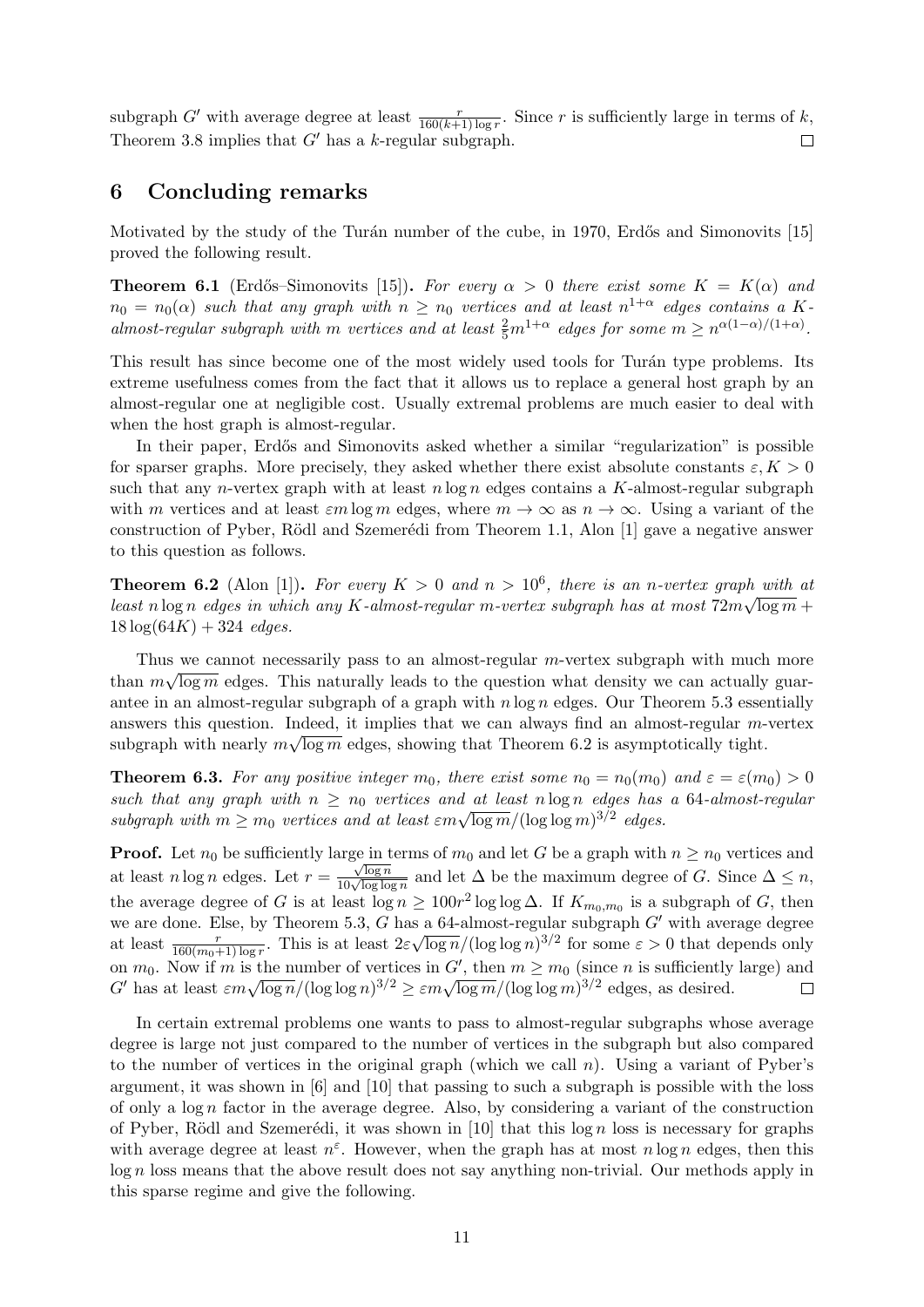<span id="page-11-1"></span>**Theorem 6.4.** There is an absolute constant  $\varepsilon > 0$  such that any n-vertex graph with average degree  $d \geq 2 \log \log n$  has a 64-almost-regular subgraph with average degree at least  $\varepsilon \frac{(d/\log \log n)^{1/4}}{(\log (d/\log \log n))^2}$  $\frac{(a/\log\log n)^{-\gamma}}{(\log(d/\log\log n))^{1/2}}$ Furthermore, for any positive integer t there is some  $\varepsilon_t > 0$  such that any  $K_{t,t}$ -free n-vertex graph with average degree  $d \geq 2 \log \log n$  has a 64-almost-regular subgraph with average degree at least  $\varepsilon_t \frac{(d/\log\log n)^{1/2}}{\log(d/\log\log n)}$  $\frac{(a/\log \log n)^{-1}}{\log(d/\log \log n)}$ .

Proof. We only prove the first assertion – the second one has a very similar proof.

Let G be an *n*-vertex graph with average degree d. We may assume that  $d/\log \log n$  is sufficiently large, otherwise the statement is trivial. Let  $\varepsilon$  be a sufficiently small positive absolute constant and let  $k = \lceil \varepsilon \frac{(d/\log \log n)^{1/4}}{(\log (d/\log \log n))^{1/2}} \rceil$ . We want to show that G has a 64-almost-regular subgraph with average degree at least k. Let  $r = (\frac{d}{80 \log \log n})^{1/2}$ . If G contains  $K_{k,k}$  as a subgraph, then we are done; else, by Theorem [5.3,](#page-9-0) G has a 64-almost-regular subgraph with average degree at least  $\frac{r}{160(k+1)\log r}$ . But for sufficiently small  $\varepsilon$ , we have  $\frac{r}{160(k+1)\log r} \geq k$ , so the proof is complete.

Since the problem of finding regular subgraphs arises naturally in many combinatorial settings, it seems very likely that our results will have further applications. We conclude the paper by discussing two such applications.

- Our results can be used to answer a recent question posed by Alon et al. in [\[6\]](#page-12-15). Motivated by applications to neural networks, in [\[6\]](#page-12-15) the authors defined the notion of an  $\alpha$ -multitasker graph and asked (see the discussion after Theorem 1.3 in the full version of their paper [\[3\]](#page-12-17)) if there exists an *n*-vertex  $\alpha$ -multitasker with average degree  $\Theta(\log n)$  for some  $\alpha > 0$ , independent of n. Our Theorem  $6.4$  (or Theorem [1.2\)](#page-1-0) can be used to show that there is no such multitasker with average degree  $\omega(\log \log n)$ . This is tight as Alon et al. showed that there are  $\alpha$ -multitaskers with average degree  $\Theta(\log \log n)$  and constant  $\alpha$ .
- The second application concerns the notion of spectral degeneracy, introduced by Dvořák and Mohar  $[13]$ . The spectral radius of a graph G is the largest eigenvalue of the adjacency matrix of G and is denoted by  $\rho(G)$ . We say that G is spectrally d-degenerate if for every subgraph H of G, we have  $\rho(H) \leq \sqrt{d\Delta(H)}$  and call the smallest such d the spectral degeneracy of G. It was observed in [\[13\]](#page-12-18) that every d-degenerate graph is spectrally  $4d$ degenerate. Moreover, they showed the rough converse that any spectrally d-degenerate graph with maximum degree  $D \geq 2d$  is  $4d \log(D/d)$ -degenerate. In addition, they asked whether there exists a function f such that any spectrally d-degenerate graph is  $f(d)$ degenerate. This was answered negatively by Alon  $[2]$ , who constructed, for every M, a spectrally 50-degenerate graph which is not  $M$ -degenerate. Analyzing his construction more carefully, one can see that in fact there is a positive constant  $c$  such that for every n there is a spectrally 50-degenerate n-vertex graph with degeneracy at least  $c \log \log n$ . Our results can be used to show that this is best possible, i.e. that for every  $d$  there is a constant  $C = C(d)$  such that any spectrally d-degenerate n-vertex graph has degeneracy at most  $C \log \log n$ . This follows from our Theorem [1.2](#page-1-0) and the simple fact that the spectral degeneracy of a d-regular graph is precisely d.

# References

- <span id="page-11-0"></span>[1] N. Alon. Problems and results in extremal combinatorics—II. Discrete Mathematics, 308(19):4460–4472, 2008.
- <span id="page-11-2"></span>[2] N. Alon. A note on degenerate and spectrally degenerate graphs. Journal of Graph Theory, 72(1):1–6, 2013.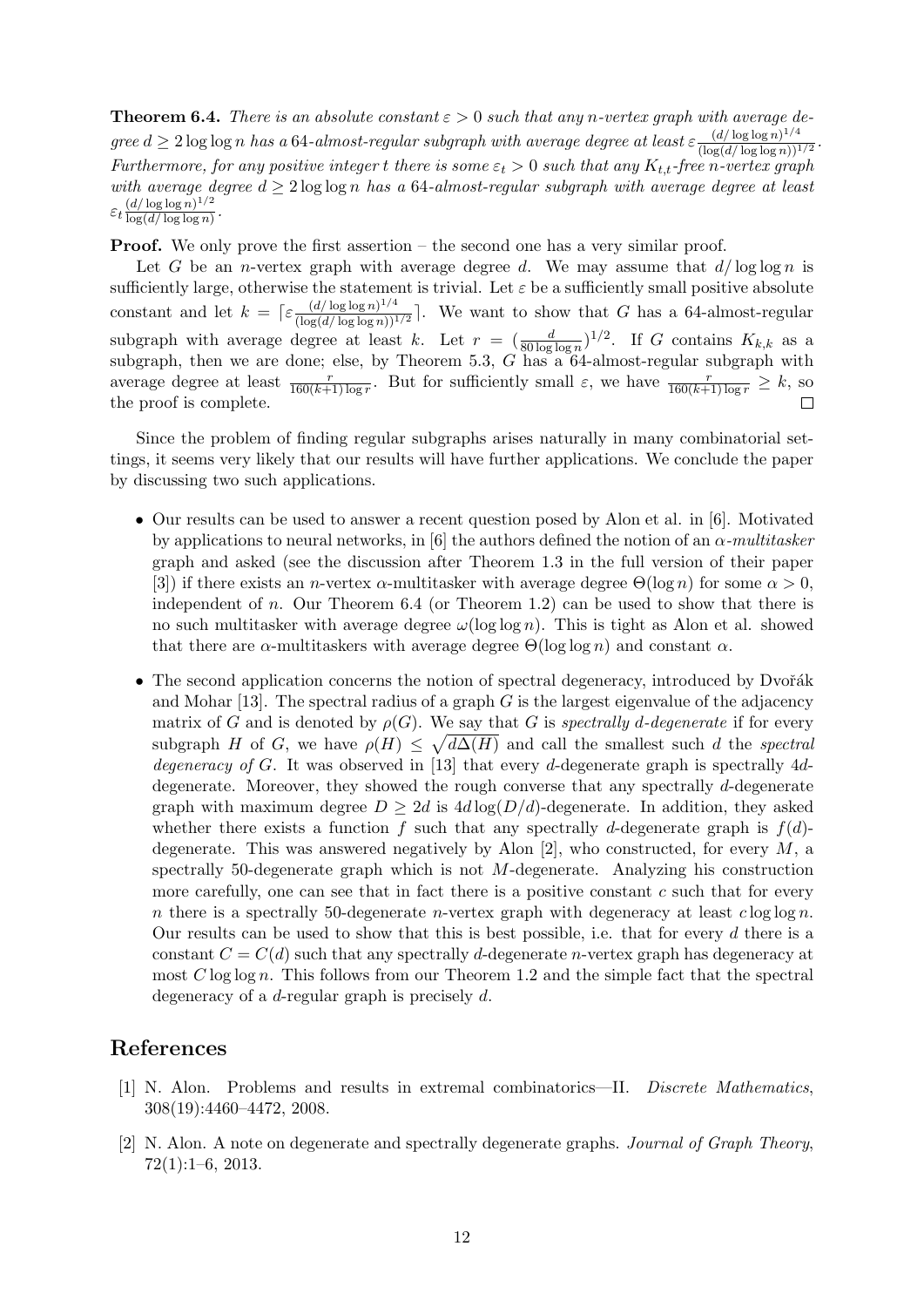- <span id="page-12-17"></span>[3] N. Alon, J. D. Cohen, B. Dey, T. Griffiths, S. Musslick, K. Ozcimder, D. Reichman, I. Shinkar, and T. Wagner. A graph-theoretic approach to multitasking.  $arXiv$  preprint arXiv:1611.02400, 2016.
- <span id="page-12-6"></span>[4] N. Alon, S. Friedland, and G. Kalai. Every 4-regular graph plus an edge contains a 3-regular subgraph. Journal of Combinatorial Theory, Series B, 37:92–93, 1984.
- <span id="page-12-7"></span>[5] N. Alon, S. Friedland, and G. Kalai. Regular subgraphs of almost regular graphs. Journal of Combinatorial Theory, Series B, 37(1):79–91, 1984.
- <span id="page-12-15"></span>[6] N. Alon, D. Reichman, I. Shinkar, T. Wagner, S. Musslick, J. D. Cohen, T. Griffiths, B. Dey, and K. Ozcimder. A graph-theoretic approach to multitasking. Advances in Neural Information Processing Systems, 30, 2017.
- <span id="page-12-2"></span>[7] B. Bollobás. Extremal Graph Theory. Academic Press, 1978.
- <span id="page-12-8"></span>[8] B. Bollobás, J. H. Kim, and J. Verstraëte. Regular subgraphs of random graphs. Random Structures & Algorithms,  $29(1):1-13$ , 2006.
- <span id="page-12-3"></span>[9] J. A. Bondy and U. S. R. Murty. Graph theory with applications, volume 290. Macmillan London, 1976.
- <span id="page-12-16"></span>[10] M. Bucić, M. Kwan, A. Pokrovskiy, B. Sudakov, T. Tran, and A. Z. Wagner. Nearly-linear monotone paths in edge-ordered graphs. Israel Journal of Mathematics, 238(2):663–685, 2020.
- <span id="page-12-9"></span>[11] D. Dellamonica, P. Haxell, T. Łuczak, D. Mubayi, B. Nagle, Y. Person, V. Rödl, M. Schacht, and J. Verstraëte. On even-degree subgraphs of linear hypergraphs. Combinatorics, Probability and Computing, 21(1-2):113–127, 2012.
- <span id="page-12-14"></span>[12] D. Dellamonica Jr and V. Rödl. A note on Thomassen's conjecture. *Journal of Combina*torial Theory, Series B, 101(6):509–515, 2011.
- <span id="page-12-18"></span>[13] Z. Dvořák and B. Mohar. Spectrally degenerate graphs: Hereditary case. Journal of Combinatorial Theory, Series B, 102(5):1099–1109, 2012.
- <span id="page-12-1"></span>[14] P. Erdős. Some recent progress on extremal problems in graph theory. Congr. Numer, 14:3–14, 1975.
- <span id="page-12-5"></span>[15] P. Erd˝os and M. Simonovits. Some extremal problems in graph theory. In Combinatorial Theory and Its Applications, I., pages 377–390. North Holland, Amsterdam, 1970.
- <span id="page-12-4"></span>[16] P. Erdős. On the combinatorial problems which I would most like to see solved. Combinatorica, 1(1):25–42, 1981.
- <span id="page-12-0"></span>[17] P. Hall. On representatives of subsets. J. London Math. Soc., 10:26–30, 1935.
- <span id="page-12-12"></span>[18] J. Han and J. Kim. Two-regular subgraphs of odd-uniform hypergraphs. Journal of Combinatorial Theory, Series B, 128:175–191, 2018.
- <span id="page-12-11"></span>[19] J. Kim. Regular subgraphs of uniform hypergraphs. Journal of Combinatorial Theory, Series B, 119:214–236, 2016.
- <span id="page-12-10"></span>[20] J. Kim and A. V. Kostochka. Maximum hypergraphs without regular subgraphs. Discuss. Math. Graph Theory, 34(1):151–166, 2014.
- <span id="page-12-13"></span>[21] D. Kühn and D. Osthus. Every graph of sufficiently large average degree contains a  $C_4$ -free subgraph of large average degree. Combinatorica, 24(1):155–162, 2004.